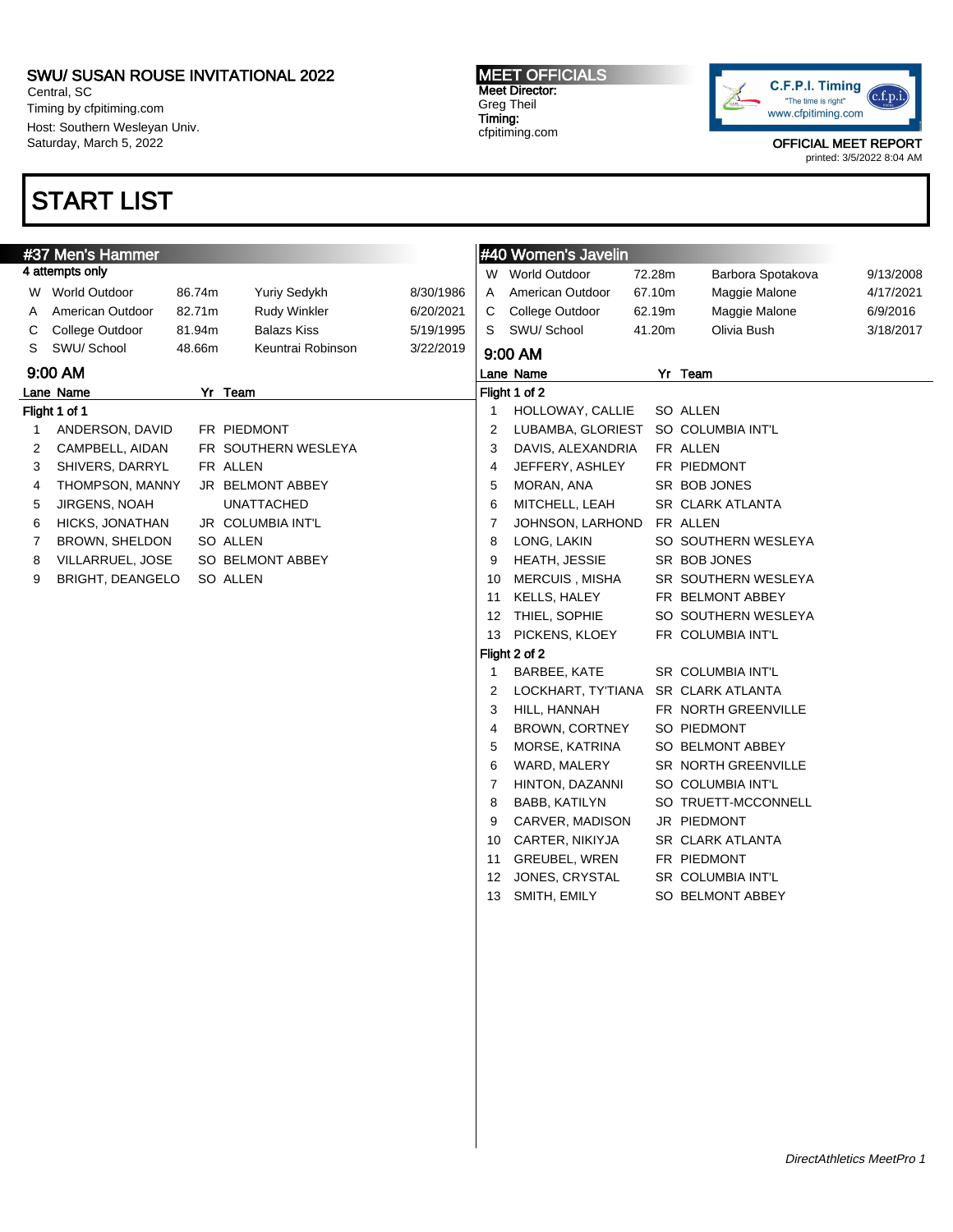Central, SC Timing by cfpitiming.com Host: Southern Wesleyan Univ. Saturday, March 5, 2022

# START LIST

MEET OFFICIALS Meet Director: Greg Theil Timing: cfpitiming.com



OFFICIAL MEET REPORT

|    | #30 Women's Long Jump              |       |                         |           |    | #29 Men's Long Jump      |       |                         |           |
|----|------------------------------------|-------|-------------------------|-----------|----|--------------------------|-------|-------------------------|-----------|
| W  | World Outdoor                      | 7.52m | Galina Christyakova     | 6/11/1988 |    | W World Outdoor          | 8.95m | <b>Mike Powell</b>      | 8/30/1991 |
| A  | American Outdoor                   | 7.49m | Jackie Joyner-Kersee    | 5/22/1994 | A  | American Outdoor         | 8.95m | <b>Mike Powell</b>      | 8/30/1991 |
| C. | College Outdoor                    | 7.14m | <b>Tara Davis</b>       | 3/26/2021 | C  | College Outdoor          | 8.74m | Erick Walder            | 4/2/1994  |
| S. | SWU/ School                        | 5.85m | Mycherie Onwuzuruike    | 4/26/2019 | S. | SWU/School               | 6.59m | Noah Meadows            | 4/21/2021 |
|    | 10:00 AM                           |       |                         |           |    | 10:00 AM                 |       |                         |           |
|    | Lane Name                          |       | Yr Team                 |           |    | Lane Name                |       | Yr Team                 |           |
|    | Flight 1 of 1                      |       |                         |           |    | Flight 1 of 1            |       |                         |           |
| 1  | WHITE, MALIYAH                     |       | SO CLARK ATLANTA        |           |    | FOSTER, ROYAL            |       | SO NORTH GREENVILLE     |           |
| 2  | HENRY, REIA                        |       | FR CLAYTON STATE        |           | 2  | <b>WILLIAMS, KENNETH</b> |       | SO ALLEN                |           |
| 3  | DEVRIES, CARMEN                    |       | SR SOUTHERN WESLEYA     |           | 3  | COLEMAN, JALOREN         |       | SO BLUEFIELD            |           |
| 4  | BERCY, QUONEE'                     |       | FR CLARK ATLANTA        |           | 4  | GROVES, ISAIAH           |       | <b>SPARTANBURG METH</b> |           |
| 5  | HASENECZ, JULIA                    |       | FR CLAYTON STATE        |           | 5  | HARRIS, ALIJAH           |       | JR SOUTHERN WESLEYA     |           |
| 6  | HAGOOD, JORDAN                     |       | SO NORTH GREENVILLE     |           | 6  | WILCOX, ABIJAH           |       | SO CLAYTON STATE        |           |
|    | WALTERS, SHANELEE SO CLARK ATLANTA |       |                         |           |    | FERNANDEZ, CALVIN        |       | SO SOUTHERN WESLEYA     |           |
| 8  | <b>BENSON, JASMINE</b>             |       | SO CLAYTON STATE        |           | 8  | JOHNSON, JUSTIN          |       | <b>JR CLAYTON STATE</b> |           |
| 9  | KELLS, HALEY                       |       | FR BELMONT ABBEY        |           | 9  | BLUE, JORDAN             |       | SR SOUTHERN WESLEYA     |           |
| 10 | GREEN, NY'ASIA                     |       | <b>JR CLAYTON STATE</b> |           | 10 | EBRON, ZURIEL            |       | <b>SO BLUEFIELD</b>     |           |
| 11 | ANDREWS, NAOMI                     |       | SO CLARK ATLANTA        |           | 11 | WALKER, VALANTE          |       | SO SOUTHERN WESLEYA     |           |
| 12 | ROBINSON, KY'LEIGH                 |       | SO ALLEN                |           | 12 | JACKSON, D'ERIS          |       | <b>JR CLAYTON STATE</b> |           |
| 13 | SMITH, EMILY                       |       | SO BELMONT ABBEY        |           | 13 | WOODS, SAM               |       | SO SOUTHERN WESLEYA     |           |
| 14 | SMILING, JOANN                     |       | SO NORTH GREENVILLE     |           |    |                          |       |                         |           |
| 15 | CURTIS, NIALLA                     |       | <b>SR BLUEFIELD</b>     |           |    |                          |       |                         |           |
| 16 | LOVE, KAYLA                        |       | FR SOUTHERN WESLEYA     |           |    |                          |       |                         |           |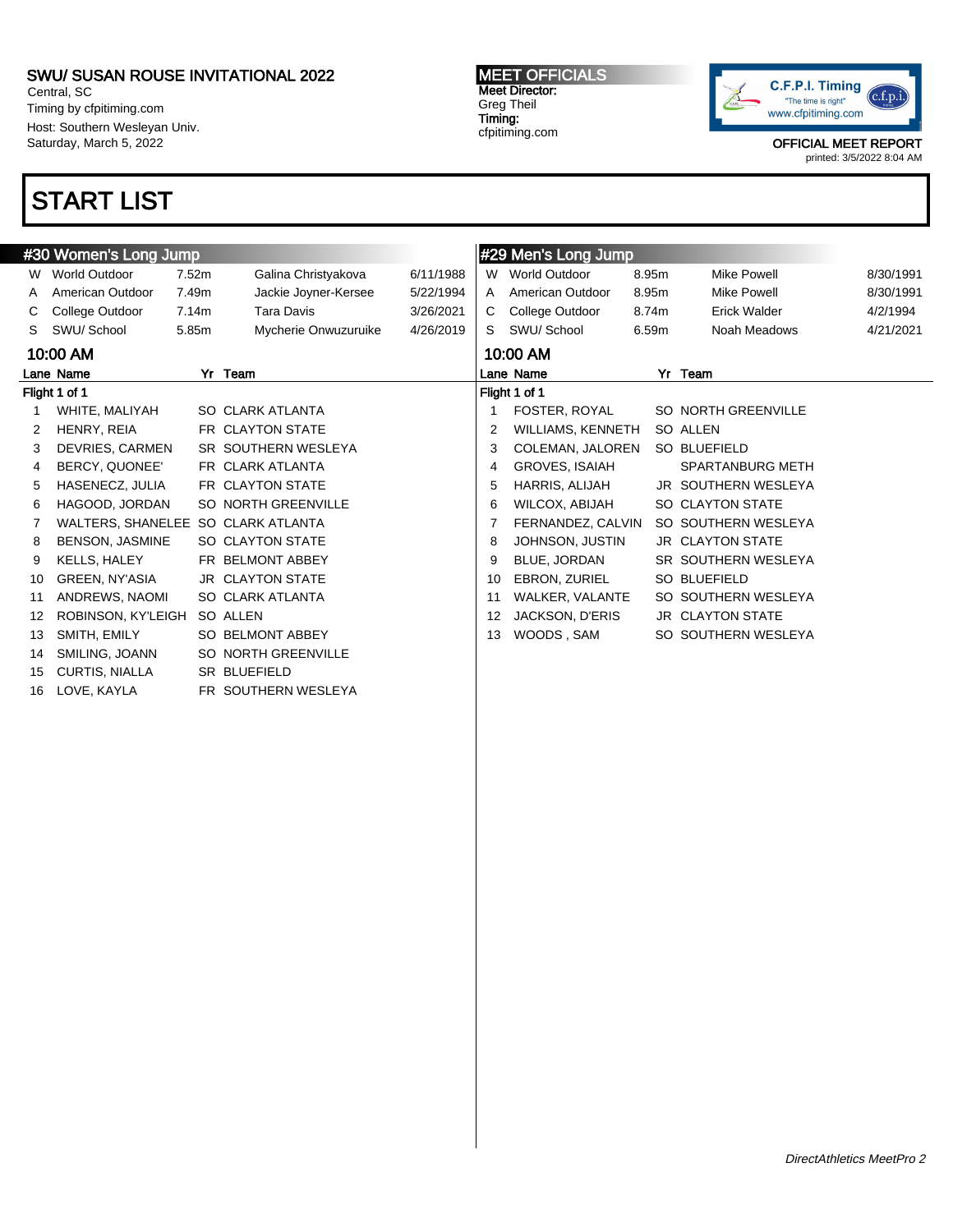Central, SC Timing by cfpitiming.com Host: Southern Wesleyan Univ. Saturday, March 5, 2022

## START LIST

MEET OFFICIALS Meet Director: Greg Theil Timing: cfpitiming.com



OFFICIAL MEET REPORT

|    | #38 Women's Hammer                 |        |                         |           |    | #12 Women's 5000 Meters |          |                                       |           |
|----|------------------------------------|--------|-------------------------|-----------|----|-------------------------|----------|---------------------------------------|-----------|
| W  | <b>World Outdoor</b>               | 82.98m | Anita Wodarczyk         | 8/28/2016 | W  | <b>World Outdoor</b>    | 14:06.52 | Letesenbet Gidey                      | 10/7/2020 |
|    | American Outdoor                   | 80.31m | DeAnna Price            | 6/26/2021 | A  | American Outdoor        | 14:23.92 | Shelby Houlihan                       | 7/10/2020 |
| C  | College Outdoor                    | 75.52m | Camryn Rodgers          | 6/10/2021 | С  | College Outdoor         | 15:07.64 | Jenny Simpson                         | 5/2/2009  |
| S  | SWU/ School                        | 50.23m | Kelsie Smith            | 4/24/2021 | S  | SWU/ School             | 19:55.46 | Maggie Rice                           | 4/27/2019 |
|    | 10:00 AM                           |        |                         |           |    | 10:00 AM                |          |                                       |           |
|    | Lane Name                          |        | Yr Team                 |           |    | Lane Name               |          | Yr Team                               |           |
|    | Flight 1 of 2                      |        |                         |           |    | Section 1 of 1          |          |                                       |           |
| 1  | JEFFERY, ASHLEY                    |        | FR PIEDMONT             |           | 1  |                         |          | CAMPBELL, SAVANNA JR TRUETT-MCCONNELL |           |
| 2  | GOOCH, RACHEL                      |        | JR TRUETT-MCCONNELL     |           | 2  | SNYDER, MARGARET        |          | JR BOB JONES                          |           |
| 3  | ANDERSON, REAGHA                   |        | SO PIEDMONT             |           | 3  | CHOCK, SIMONE           |          | SO TRUETT-MCCONNELL                   |           |
| 4  | <b>BLUE, CAITLIN</b>               |        | SR BOB JONES            |           | 4  | PALLOZZI, MAKENNA       |          | SO BELMONT ABBEY                      |           |
| 5  | CARVER, MADISON                    |        | JR PIEDMONT             |           | 5  | FROCK, ABBEY            |          | SO SOUTHERN WESLEYA                   |           |
| 6  | DAVIS, ALEXA                       |        | FR BELMONT ABBEY        |           | 6  | MARKS, ALYSSA           |          | SR BOB JONES                          |           |
| 7  | HINTON, DAZANNI                    |        | SO COLUMBIA INT'L       |           | 7  | BROADWELL, TAYLO        |          | SR SOUTHERN WESLEYA                   |           |
| 8  | GLADNEY, AMORIANA FR CLARK ATLANTA |        |                         |           | 8  | LEWELLEN, MADISON       |          | SR SOUTHERN WESLEYA                   |           |
| 9  | <b>GRUMBLES, LILLIAN</b>           |        | FR COLUMBIA INT'L       |           | 9  | CANADY, HANNAH          |          | SR TRUETT-MCCONNELL                   |           |
| 10 | JOHNSON, LARHOND                   |        | FR ALLEN                |           | 10 | MORGAN, MACEY           |          | SO SOUTHERN WESLEYA                   |           |
| 11 | RANKIN, SHAYANNE                   |        | SR BOB JONES            |           | 11 | CRAFT, ALLISON          |          | FR TRUETT-MCCONNELL                   |           |
|    | Flight 2 of 2                      |        |                         |           | 12 | LITTLE, MEGHAN          |          | SO BELMONT ABBEY                      |           |
| -1 | MORSE, KATRINA                     |        | SO BELMONT ABBEY        |           | 13 | SIMS, ELLE              |          | FR TRUETT-MCCONNELL                   |           |
| 2  | CRAIG, ALLISON                     |        | FR TRUETT-MCCONNELL     |           |    |                         |          |                                       |           |
| 3  | HALL, HANNAH                       |        | SO SOUTHERN WESLEYA     |           |    |                         |          |                                       |           |
| 4  | RILES, SHANIA                      |        | SO CLAYTON STATE        |           |    |                         |          |                                       |           |
| 5  | FELTUS, ALLIE                      |        | FR PIEDMONT             |           |    |                         |          |                                       |           |
| 6  | MITCHELL, LEAH                     |        | <b>SR CLARK ATLANTA</b> |           |    |                         |          |                                       |           |
| 7  | HOLCOMBE, SELAH                    |        | FR SOUTHERN WESLEYA     |           |    |                         |          |                                       |           |
| 8  | CARTER, NIKIYJA                    |        | <b>SR CLARK ATLANTA</b> |           |    |                         |          |                                       |           |
| 9  | <b>GRIMES, TAYLEE</b>              |        | SO SOUTHERN WESLEYA     |           |    |                         |          |                                       |           |
| 10 | LOCKHART, TY'TIANA                 |        | <b>SR CLARK ATLANTA</b> |           |    |                         |          |                                       |           |
| 11 | BARBEE, KATE                       |        | SR COLUMBIA INT'L       |           |    |                         |          |                                       |           |
|    |                                    |        |                         |           |    |                         |          |                                       |           |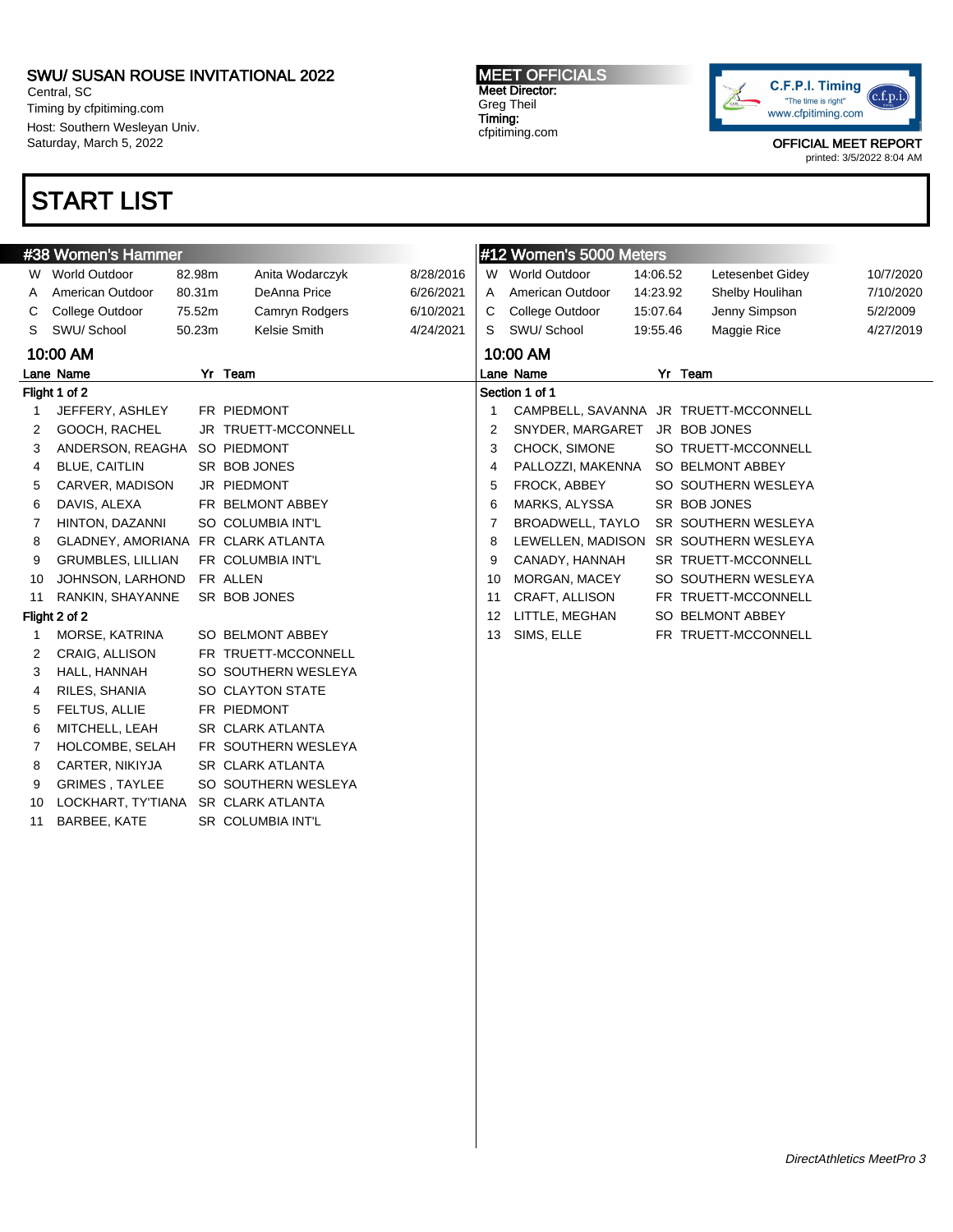Central, SC Timing by cfpitiming.com Host: Southern Wesleyan Univ. Saturday, March 5, 2022

## START LIST

MEET OFFICIALS Meet Director: Greg Theil Timing: cfpitiming.com



OFFICIAL MEET REPORT

|    | #25 Men's High Jump  |                   |                       |           |   | #28 Women's Pole Vault |                   |                     |           |
|----|----------------------|-------------------|-----------------------|-----------|---|------------------------|-------------------|---------------------|-----------|
| W  | World Outdoor        | 2.45m             | Javier Sotomayor      | 7/27/1993 | W | World Outdoor          | 5.06m             | Yelena Isinbaeva    | 8/28/2009 |
| A  | American Outdoor     | 2.40m             | <b>Charles Austin</b> | 8/7/1991  | A | American Outdoor       | 5.00m             | Sandi Morris        | 9/9/2016  |
| C. | College Outdoor      | 2.38m             | Hollis Conway         | 6/3/1989  | C | College Outdoor        | 4.73m             | Olivia Gruver       | 3/29/2019 |
| S. | SWU/ School          | 2.05 <sub>m</sub> | <b>Chandler White</b> | 4/3/2021  | S | SWU/School             | 3.20 <sub>m</sub> | Haley McLaughlin    | 3/6/2021  |
|    | 10:30 AM             |                   |                       |           |   | 10:30 AM               |                   |                     |           |
|    | Lane Name            |                   | Yr Team               |           |   | Lane Name              |                   | Yr Team             |           |
|    | Flight 1 of 1        |                   |                       |           |   | Flight 1 of 1          |                   |                     |           |
|    | <b>EBRON, ZURIEL</b> |                   | SO BLUEFIELD          |           |   | LOFTON, ACACIA         |                   | FR CLARK ATLANTA    |           |
| 2  | LIPSEY, SIMEON       |                   | SR TRUETT-MCCONNELL   |           | 2 | LABRANT, AVA           |                   | FR SOUTHERN WESLEYA |           |
| 3  | MURPHY-REDD, LOG     | JR                | <b>BELMONT ABBEY</b>  |           | 3 | LIPSEY, LILY           |                   | JR TRUETT-MCCONNELL |           |
| 4  | MCCAW, ANDREW        |                   | FR BELMONT ABBEY      |           | 4 | WILSON, ADDISON        |                   | SO TRUETT-MCCONNELL |           |
| 5  | FRANKLIN, KEISHON    |                   | JR TRUETT-MCCONNELL   |           | 5 | MCLAUGHLIN, HALEY      |                   | SR SOUTHERN WESLEYA |           |
| 6  | WILLIAMS, KENNETH    |                   | SO ALLEN              |           | 6 | CASSIDY, MADISON       |                   | <b>SR PIEDMONT</b>  |           |
|    | WHITTLE, CHANDLER    |                   | SR SOUTHERN WESLEYA   |           |   |                        |                   |                     |           |
|    |                      |                   |                       |           |   |                        |                   |                     |           |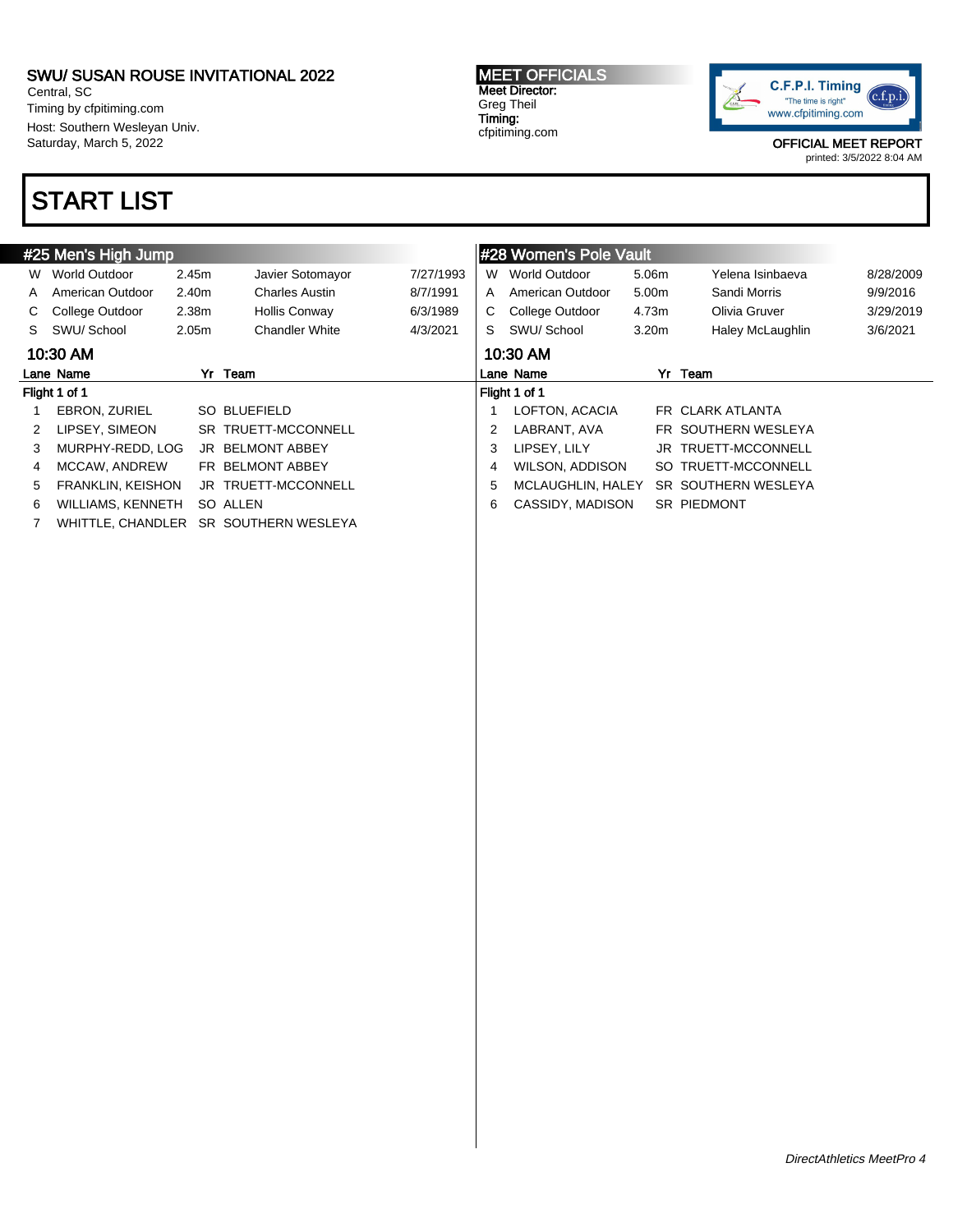Central, SC Timing by cfpitiming.com Host: Southern Wesleyan Univ. Saturday, March 5, 2022

## START LIST

MEET OFFICIALS Meet Director: Greg Theil Timing: cfpitiming.com



OFFICIAL MEET REPORT

printed: 3/5/2022 8:04 AM

|    | #11 Men's 5000 Meters |          |                      |           |    | #39 Men's Javelin        |        |                     |           |
|----|-----------------------|----------|----------------------|-----------|----|--------------------------|--------|---------------------|-----------|
| W  | World Outdoor         | 12:35.36 | Joshua Cheptegei     | 8/14/2020 |    | W World Outdoor          | 98.48m | Jan Zelezny         | 5/25/1996 |
|    | American Outdoor      | 12:53.60 | <b>Bernard Lagat</b> |           | Α  | American Outdoor         | 91.29m | <b>Breaux Greer</b> |           |
| C  | College Outdoor       | 13:08.4h | Henry Rono           | 4/8/1978  | С  | College Outdoor          | 89.10m | Patrik Boden        | 3/24/1990 |
| S. | SWU/ School           | 15:42.64 | Konnor Palacios      | 3/21/2021 | S  | SWU/ School              | 60.65m | Robbie Bryant       | 4/29/2017 |
|    | 10:30 AM              |          |                      |           |    | 11:30 AM                 |        |                     |           |
|    | Lane Name             |          | Yr Team              |           |    | Lane Name                |        | Yr Team             |           |
|    | Section 1 of 1        |          |                      |           |    | Flight 1 of 2            |        |                     |           |
| 1  | KNOTT, ZACHARY        |          | FR BELMONT ABBEY     |           |    | CONNER, PRESTON          |        | FR ALLEN            |           |
| 2  | PALACIOS, KONNER      |          | SR SOUTHERN WESLEYA  |           | 2  | DAVIS, JAHMARYZ          |        | <b>ALLEN</b>        |           |
| 3  | STONE, DOUGLAS        |          | JR BOB JONES         |           | 3  | MCCAW, ANDREW            |        | FR BELMONT ABBEY    |           |
| 4  | SHELLHAMMER, VICT     |          | SR NORTH GREENVILLE  |           | 4  | WHITAKER, EDMOND         |        | FR ALLEN            |           |
| 5  | ALEXANDER, DREW       |          | <b>UNATTACHED</b>    |           | 5  | MILHOUSE, ISAIAH         |        | JR ALLEN            |           |
| 6  | LYNCH, SAMUEL         |          | SR BELMONT ABBEY     |           | 6  | <b>BRIGHT, DEANGELO</b>  |        | SO ALLEN            |           |
| 7  | DAVIS, ETHAN          |          | FR BELMONT ABBEY     |           | 7  | RUMFELT, JAKE            |        | SR BOB JONES        |           |
| 8  | <b>FLORES, MARCO</b>  |          | SO TRUETT-MCCONNELL  |           | 8  | HADLEY, SAMUEL           |        | SR BOB JONES        |           |
| 9  | FROCK, CASEY          |          | JR SOUTHERN WESLEYA  |           | 9  | WRIGHT, DAVID            |        | FR ALLEN            |           |
| 10 | HERNANDEZ, JOSE       |          | SO BELMONT ABBEY     |           | 10 | WRIGHT, GRANT            |        | JR BLUEFIELD        |           |
| 11 | CORDES, SETH          |          | SO BOB JONES         |           | 11 | <b>BLANKENSHIP, MATT</b> |        | SO BLUEFIELD        |           |
| 12 | <b>BAIRD, THOMAS</b>  |          | JR BELMONT ABBEY     |           |    | Flight 2 of 2            |        |                     |           |
| 13 | JOHNSON, MARC         |          | FR BOB JONES         |           |    | THOMPSON, MANNY          |        | JR BELMONT ABBEY    |           |
| 14 | SMITH, MICHAEL        |          | <b>UNATTACHED</b>    |           | 2  | FERNANDEZ, CALVIN        |        | SO SOUTHERN WESLEYA |           |
|    |                       |          |                      |           | 3  | UNDERWOOD, WILL          |        | SR PIEDMONT         |           |
|    |                       |          |                      |           | 4  | HALL, JAKE               |        | SR TRUETT-MCCONNELL |           |
|    |                       |          |                      |           | 5  | THIERFELDER, LUKE        |        | FR BELMONT ABBEY    |           |
|    |                       |          |                      |           | 6  | LIPSEY, SIMEON           |        | SR TRUETT-MCCONNELL |           |
|    |                       |          |                      |           |    | RIMMER, BRANSON          |        | SO COLUMBIA INT'L   |           |
|    |                       |          |                      |           | 8  | HAYNES, ROGER            |        | JR BLUEFIELD        |           |

9 ANDERSON, DAVID FR PIEDMONT

10 GORDY, LUKE SO SOUTHERN WESLEYA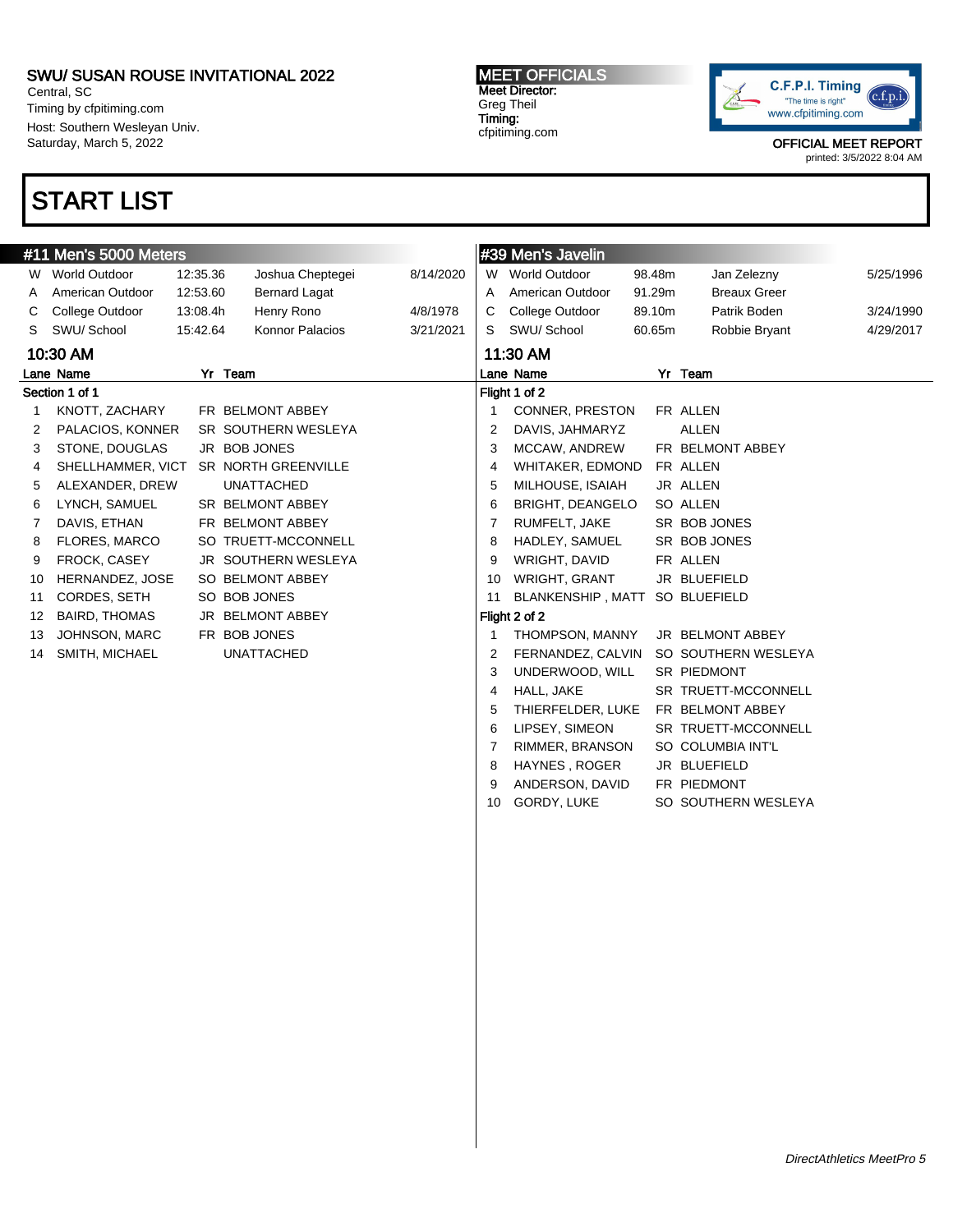Central, SC Timing by cfpitiming.com Host: Southern Wesleyan Univ. Saturday, March 5, 2022

# START LIST

MEET OFFICIALS Meet Director: Greg Theil Timing: cfpitiming.com



OFFICIAL MEET REPORT

|    | #22 Women's 4 x 100m Relay |       |                   |   |           |    | $\parallel$ #21 Men's 4 x 100m Relay |       |                   |   |           |
|----|----------------------------|-------|-------------------|---|-----------|----|--------------------------------------|-------|-------------------|---|-----------|
| W. | World Outdoor              | 40.82 | <b>USA</b>        |   | 8/11/2012 | W. | World Outdoor                        | 36.84 | Jamaica           |   | 8/11/2012 |
| A  | American Outdoor           | 40.82 | USA national team |   | 8/10/2012 | A  | American Outdoor                     | 37.38 | USA national team |   | 8/10/2012 |
|    | College Outdoor            | 42.05 | L.S.U.            |   | 5/13/2018 | A  | American Outdoor                     | 37.10 | USA national team |   | 10/5/2019 |
| S  | SWU/School                 | 45.98 |                   |   | 4/27/2019 | C. | College Outdoor                      | 37.97 | Florida           |   | 6/7/2019  |
|    | 11:30 AM                   |       |                   |   |           | S. | SWU/School                           | 41.05 |                   |   | 5/12/2017 |
|    | Lane Team                  |       |                   |   |           |    | 11:35 AM                             |       |                   |   |           |
|    | Section 1 of 1             |       |                   |   |           |    | Lane Team                            |       |                   |   |           |
|    |                            |       |                   |   |           |    | Section 1 of 1                       |       |                   |   |           |
|    | CLARK ATLANTA (A)          |       |                   | Α |           |    | BOB JONES (B)                        |       |                   | B |           |
| 3  | CLAYTON STATE (B)          |       |                   | B |           |    | <b>BELMONT ABBEY (A)</b>             |       |                   | A |           |
| 4  | CLAYTON STATE (A)          |       |                   | A |           | 3  | CLAYTON STATE (A)                    |       |                   | A |           |
| 5. | TRUETT-MCCONNELL (A)       |       |                   | A |           | 4  | TRUETT-MCCONNELL (A)                 |       |                   | Α |           |
| 6. | ALLEN (A)                  |       |                   | A |           | 5  | ALLEN (A)                            |       |                   | A |           |
|    | CLARK ATLANTA (B)          |       |                   | в |           | 6  | CLAYTON STATE (B)                    |       |                   | B |           |
| 8  | BOB JONES (A)              |       |                   | A |           |    | SPARTANBURG METHODIS (A)             |       |                   | A |           |
|    |                            |       |                   |   |           | 8  | <b>BOB JONES (A)</b>                 |       |                   | Α |           |
|    |                            |       |                   |   |           |    |                                      |       |                   |   |           |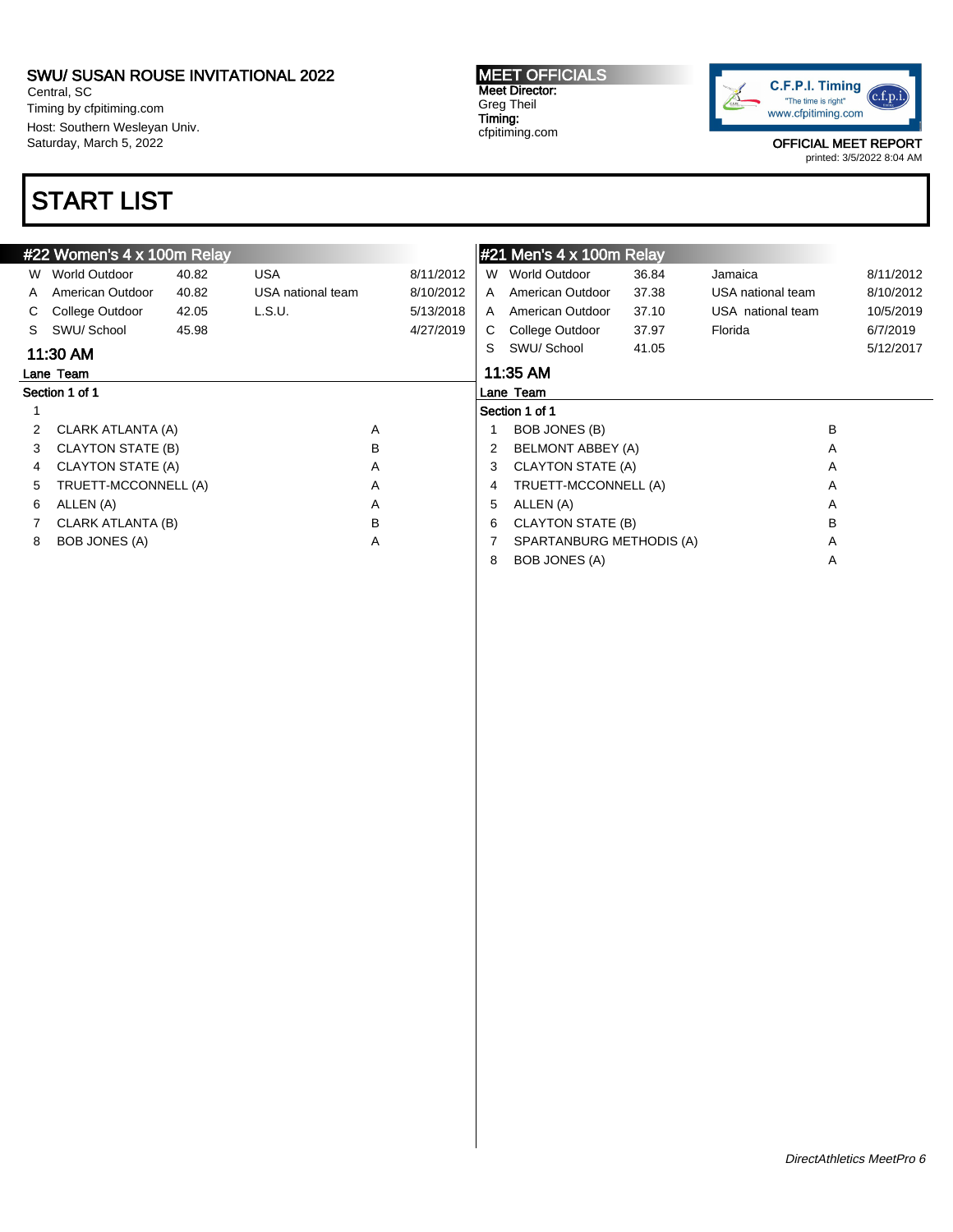Central, SC Timing by cfpitiming.com Host: Southern Wesleyan Univ. Saturday, March 5, 2022

## START LIST

### MEET OFFICIALS Meet Director: Greg Theil Timing: cfpitiming.com



OFFICIAL MEET REPORT

printed: 3/5/2022 8:04 AM

|    | #10 Women's 1500 Meters |         |                         |           |   | #9 Men's 1500 Meters                |         |                            |           |
|----|-------------------------|---------|-------------------------|-----------|---|-------------------------------------|---------|----------------------------|-----------|
| W  | <b>World Outdoor</b>    | 3:50.07 | Genzebe DIBABA          | 7/15/2017 |   | W World Outdoor                     | 3:26.00 | Hicham El Guerouj          | 7/14/1998 |
| A  | American Outdoor        | 3:54.99 | Shelby Houlihan         | 10/5/2019 | A | American Outdoor                    | 3:29.30 | <b>Bernard Lagat</b>       |           |
| С  | College Outdoor         | 3:59.90 | Jenny Simpson           |           | С | College Outdoor                     | 3:34.68 | <b>Yared Nuguse</b>        | 5/13/2021 |
| S  | SWU/School              | 4:43.16 | Erica Stephens          | 4/23/2016 | S | SWU/School                          | 4:04.63 | Konnor Palacios            | 4/17/2021 |
|    | 11:45 AM                |         |                         |           |   | 11:55 AM                            |         |                            |           |
|    | Lane Name               |         | Yr Team                 |           |   | Lane Name                           |         | Yr Team                    |           |
|    | Section 1 of 1          |         |                         |           |   | Section 1 of 2                      |         |                            |           |
|    | SMITH, MIRACLE          |         | SO CLARK ATLANTA        |           |   | SHAFER, SOL                         |         | JR BOB JONES               |           |
| 2  | DIXON, JANEY            |         | FR SOUTHERN WESLEYA     |           | 2 | SHELTON, PEYTON                     |         | SR SOUTHERN WESLEYA        |           |
| 3  | CATHEY, HANNAH          |         | JR BOB JONES            |           | 3 | GRASSMID, JOSEPH                    |         | SO BOB JONES               |           |
| 4  | FOX. NICOLE             |         | SR BOB JONES            |           | 4 | HOLCOMBE, JACOB                     |         | <b>JR NORTH GREENVILLE</b> |           |
| 5  | CHESNEY, MADISON        |         | <b>SPARTANBURG METH</b> |           | 5 | GOODE, HAYDEN                       |         | SO NORTH GREENVILLE        |           |
| 6  | HETZEL, GRACE           |         | SR BELMONT ABBEY        |           | 6 | CONDELLO, FRANK                     |         | SR BELMONT ABBEY           |           |
| 7  | PARTEE, KAYLA           |         | JR CLARK ATLANTA        |           |   | GOSSETT, CAMERON                    |         | SPARTANBURG METH           |           |
| 8  | WILSON, MIKAYLA         |         | <b>SPARTANBURG METH</b> |           | 8 | FLORES, MARCO                       |         | SO TRUETT-MCCONNELL        |           |
| 9  | ALLEN, ARIA             |         | FR CLARK ATLANTA        |           | 9 | SMITH, MICHAEL                      |         | <b>UNATTACHED</b>          |           |
| 10 | HAWKINS, KALKIDAN       |         | FR CLAYTON STATE        |           |   | Section 2 of 2                      |         |                            |           |
| 11 | PALMS, KAELYN           |         | FR CLARK ATLANTA        |           |   | KEGHLIAN, CHRISTIA SR BELMONT ABBEY |         |                            |           |
|    |                         |         |                         |           | 2 | MARTINEZ, ALEJAND                   |         | <b>SPARTANBURG METH</b>    |           |
|    |                         |         |                         |           | 3 | LABRA, ANDREW                       |         | <b>SPARTANBURG METH</b>    |           |
|    |                         |         |                         |           | 4 | <b>WHEAT, AARON</b>                 |         | <b>SPARTANBURG METH</b>    |           |
|    |                         |         |                         |           |   | THIERFELDER, THOM                   |         | SO BELMONT ABBEY           |           |
|    |                         |         |                         |           | 6 | SAUSE, BRIAN                        |         | FR BELMONT ABBEY           |           |
|    |                         |         |                         |           |   | AVENDANO, JOSUE                     |         | FR SOUTHERN WESLEYA        |           |

8 MIXTEGA, MARC SPARTANBURG METH 9 DAVIS, ANDREW FR SOUTHERN WESLEYA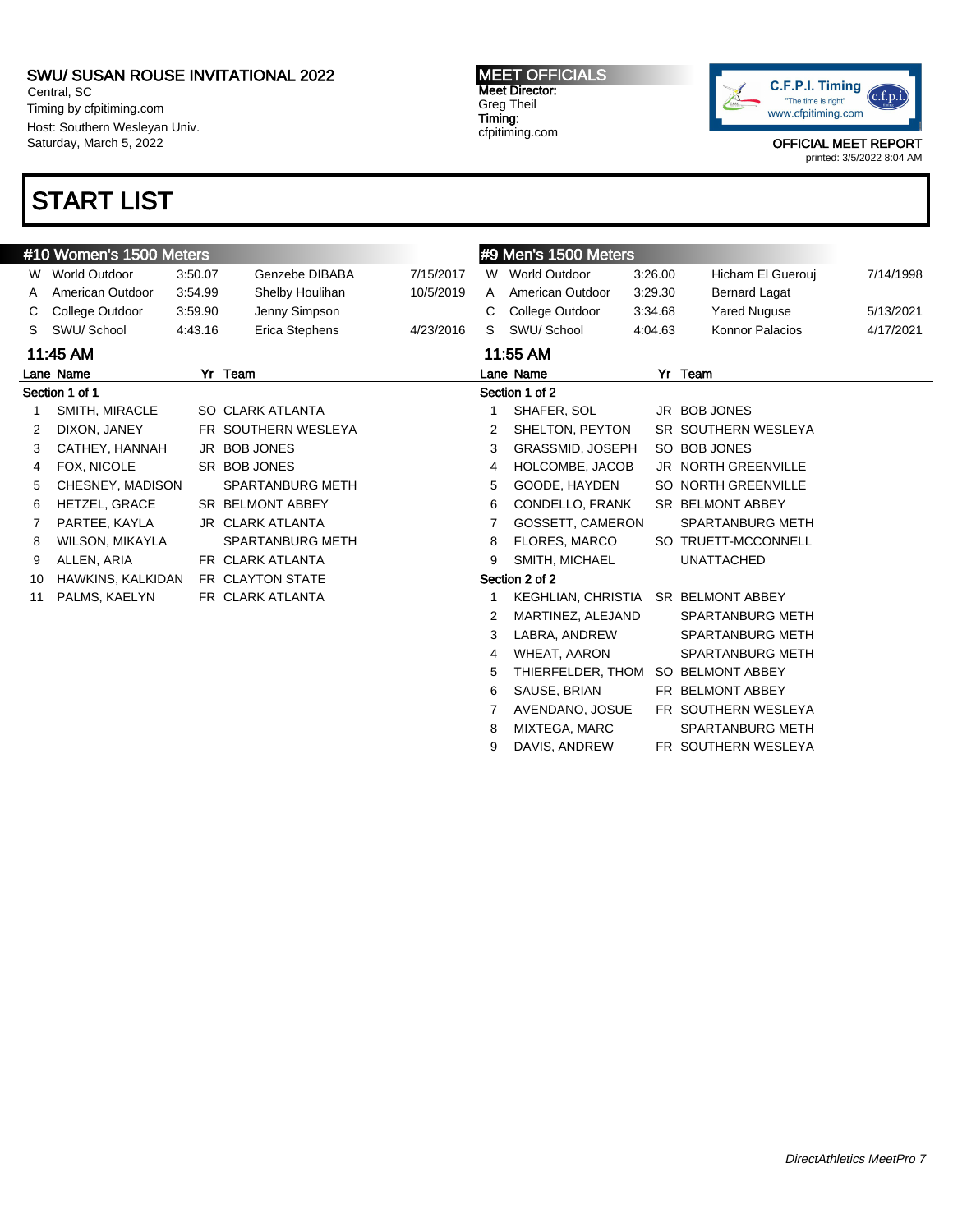Central, SC Timing by cfpitiming.com Host: Southern Wesleyan Univ. Saturday, March 5, 2022

# START LIST

MEET OFFICIALS Meet Director: Greg Theil Timing: cfpitiming.com



OFFICIAL MEET REPORT

|    | #31 Men's Triple Jump |        |                     |           |    | #32 Women's Triple Jump            |        |                                       |           |
|----|-----------------------|--------|---------------------|-----------|----|------------------------------------|--------|---------------------------------------|-----------|
| W  | World Outdoor         | 18.29m | Jonathan Edwards    | 8/7/1995  | W  | <b>World Outdoor</b>               | 15.67m | Yulima Rojas                          | 8/1/2021  |
| A  | American Outdoor      | 18.21m | Christian Taylor    | 8/27/2015 | A  | American Outdoor                   | 14.92m | Katurah Orji                          | 12/25/202 |
|    | College Outdoor       | 17.57m | Keith Connor        | 6/5/1982  | C. | College Outdoor                    | 14.71m | Keturah Orji                          | 8/14/2016 |
| S. | SWU/School            | 14.52m | Javon Barmore       | 4/28/2018 | S. | SWU/ School                        | 11.49m | Tierra Johnson                        | 5/12/2018 |
|    | 12:00 PM              |        |                     |           |    | 12:00 PM                           |        |                                       |           |
|    | Lane Name             |        | Yr Team             |           |    | Lane Name                          |        | Yr Team                               |           |
|    | Flight 1 of 1         |        |                     |           |    | Flight 1 of 1                      |        |                                       |           |
|    | HARRIS, ALIJAH        |        | JR SOUTHERN WESLEYA |           |    | HALL, MYESHA                       |        | FR TRUETT-MCCONNELL                   |           |
|    | WILCOX, ABIJAH        |        | SO CLAYTON STATE    |           | 2  | GREEN, NY'ASIA                     |        | <b>JR CLAYTON STATE</b>               |           |
| 3  | WILLIAMS, JABARI      |        | SR TRUETT-MCCONNELL |           | 3  | SHEPHERD, AUTUMN                   |        | FR TRUETT-MCCONNELL                   |           |
| 4  | JEFFERSON, DARRYL     |        | JR CLAYTON STATE    |           | 4  | WALTERS, SHANELEE SO CLARK ATLANTA |        |                                       |           |
|    |                       |        |                     |           | 5  | KELLS, HALEY                       |        | FR BELMONT ABBEY                      |           |
|    |                       |        |                     |           | 6  | WHITE. MALIYAH                     |        | SO CLARK ATLANTA                      |           |
|    |                       |        |                     |           |    | DEVRIES, CARMEN                    |        | SR SOUTHERN WESLEYA                   |           |
|    |                       |        |                     |           | 8  | <b>ENGLISH, KOURTNEY</b>           |        | FR ALLEN                              |           |
|    |                       |        |                     |           | 9  |                                    |        | NAKANWAGI, ESTHER SR TRUETT-MCCONNELL |           |
|    |                       |        |                     |           | 10 | LOVE, KAYLA                        |        | FR SOUTHERN WESLEYA                   |           |
|    |                       |        |                     |           | 11 | BERCY, QUONEE'                     |        | FR CLARK ATLANTA                      |           |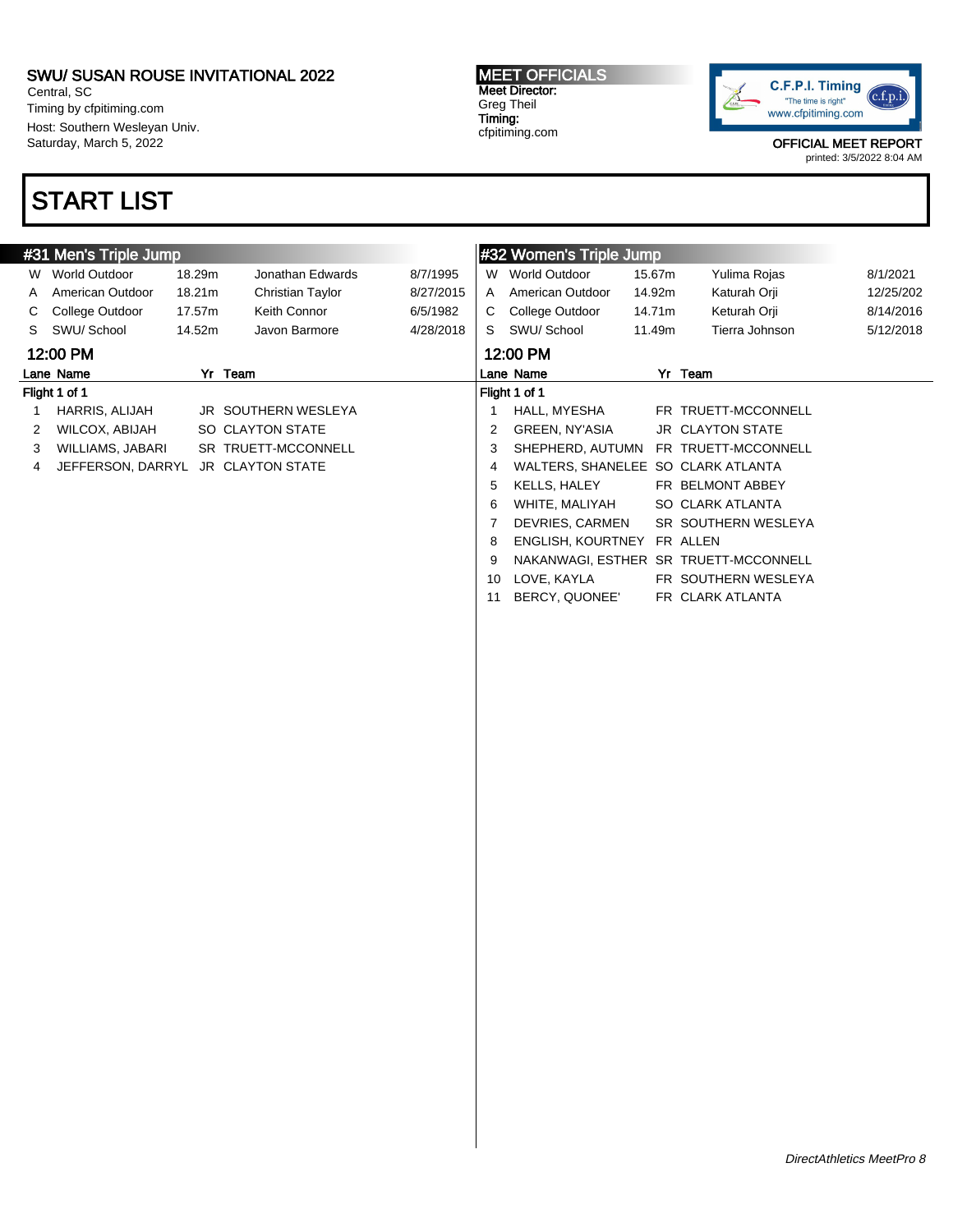Central, SC Timing by cfpitiming.com Host: Southern Wesleyan Univ. Saturday, March 5, 2022

## START LIST

MEET OFFICIALS Meet Director: Greg Theil Timing: cfpitiming.com



OFFICIAL MEET REPORT

printed: 3/5/2022 8:04 AM

|    | #35 Men's Discus         |        |                      |           |                | #34 Women's Shot Put               |        |                          |           |
|----|--------------------------|--------|----------------------|-----------|----------------|------------------------------------|--------|--------------------------|-----------|
|    | W World Outdoor          | 74.08m | Jurgen Schult        | 6/6/1986  |                | W World Outdoor                    | 22.63m | Natalya Lisovskaya       | 6/7/1987  |
| A  | American Outdoor         | 72.34m | <b>Ben Plucknett</b> | 7/7/1981  | A              | American Outdoor                   | 20.63m | Michelle Carter          | 8/12/2016 |
| С  | College Outdoor          | 68.16m | Julian Wruck         | 6/1/2013  | C              | College Outdoor                    | 19.35m | Raven Saunders           | 8/12/2016 |
| S  | SWU/ School              | 44.14m | Kaiser Pickney       | 4/19/2014 | S              | SWU/ School                        | 13.37m | Kelsie Smith             | 4/24/2021 |
|    | 12:15 PM                 |        |                      |           |                | 12:15 PM                           |        |                          |           |
|    | Lane Name                |        | Yr Team              |           |                | Lane Name                          |        | Yr Team                  |           |
|    | Flight 1 of 2            |        |                      |           |                | Flight 1 of 2                      |        |                          |           |
| 1  | CROMWELL, ANDRE          |        | SO BLUEFIELD         |           | 1              | <b>BUICE, CARLY</b>                |        | FR TRUETT-MCCONNELL      |           |
| 2  | VARGAS, JOEL             |        | FR TRUETT-MCCONNELL  |           | $\overline{2}$ | DAVIS, ALEXANDRIA                  |        | FR ALLEN                 |           |
| 3  | MILHOUSE, ISAIAH         |        | JR ALLEN             |           | 3              | <b>GRIMES, TAYLEE</b>              |        | SO SOUTHERN WESLEYA      |           |
| 4  | WILLIAMS, DANIEL         |        | JR SOUTHERN WESLEYA  |           | $\overline{4}$ | <b>HARRISON, NESCOTI</b>           |        | SR ALLEN                 |           |
| 5  | MIDDLETON, MAX           |        | FR BELMONT ABBEY     |           | 5              | <b>WEST, PARIS</b>                 |        | <b>UNATTACHED</b>        |           |
| 6  | <b>BROWN, SHELDON</b>    |        | SO ALLEN             |           | 6              | JOHNSON, LARHOND                   |        | FR ALLEN                 |           |
| 7  | PENDERGRASS, JON         |        | FR NORTH GREENVILLE  |           | 7              | SMITH, KELSIE                      |        | SR SOUTHERN WESLEYA      |           |
| 8  | <b>BARNES, R'KEVIOUS</b> |        | JR ALLEN             |           | 8              | MITCHELL, LEAH                     |        | SR CLARK ATLANTA         |           |
| 9  | CROWE, BAILEY            |        | SO NORTH GREENVILLE  |           | 9              | BEER, LOIS                         |        | FR CLAYTON STATE         |           |
| 10 | STEURER, GABRIEL         |        | FR BOB JONES         |           | 10             | HOLLOWAY, CALLIE                   |        | SO ALLEN                 |           |
|    | Flight 2 of 2            |        |                      |           | 11             | GLADNEY, AMORIANA FR CLARK ATLANTA |        |                          |           |
| 1  | MATHIS, AUSTIN           |        | SO TRUETT-MCCONNELL  |           | 12             | <b>BRANCH, KATIE</b>               |        | SO BELMONT ABBEY         |           |
| 2  | WEBB, OMAGA              |        | JR BLUEFIELD         |           | 13             | <b>BOWBLISS, KAELYN</b>            |        | FR NORTH GREENVILLE      |           |
| 3  | FOWLER, SETH             |        | JR TRUETT-MCCONNELL  |           |                | Flight 2 of 2                      |        |                          |           |
| 4  | VILLARRUEL, JOSE         |        | SO BELMONT ABBEY     |           | 1              | CARTER, NIKIYJA                    |        | SR CLARK ATLANTA         |           |
| 5  | STRINGER, KYLE           |        | SR TRUETT-MCCONNELL  |           | $\overline{2}$ | HUNT, ACOYA                        |        | FR COLUMBIA INT'L        |           |
| 6  | GORDY, LUKE              |        | SO SOUTHERN WESLEYA  |           | 3              | JONES, CRYSTAL                     |        | <b>SR COLUMBIA INT'L</b> |           |
| 7  | GOOCH, DILLON            |        | JR TRUETT-MCCONNELL  |           | $\overline{4}$ | MAULDIN, ABBY                      |        | FR PIEDMONT              |           |
| 8  | THOMPSON, MANNY          |        | JR BELMONT ABBEY     |           | 5              | PICKENS, KLOEY                     |        | FR COLUMBIA INT'L        |           |
| 9  | DEAL, NOAH               |        | FR TRUETT-MCCONNELL  |           | 6              | LOCKHART, TY'TIANA                 |        | <b>SR CLARK ATLANTA</b>  |           |
| 10 | PARKER, TRISTAN          |        | SO NORTH GREENVILLE  |           | 7              | JONES, GRACE                       |        | FR TRUETT-MCCONNELL      |           |
| 11 | PARKS, KADEN             |        | FR TRUETT-MCCONNELL  |           | 8              | <b>GREUBEL, WREN</b>               |        | FR PIEDMONT              |           |
|    |                          |        |                      |           | 9              | RILES, SHANIA                      |        | SO CLAYTON STATE         |           |
|    |                          |        |                      |           | 10             | DAVIS, ALEXA                       |        | FR BELMONT ABBEY         |           |
|    |                          |        |                      |           | 11             | MOSS, JERMISHA                     |        | SO ALLEN                 |           |

12 MORSE, KATRINA SO BELMONT ABBEY 13 DEVANE, BRITTANY SR PIEDMONT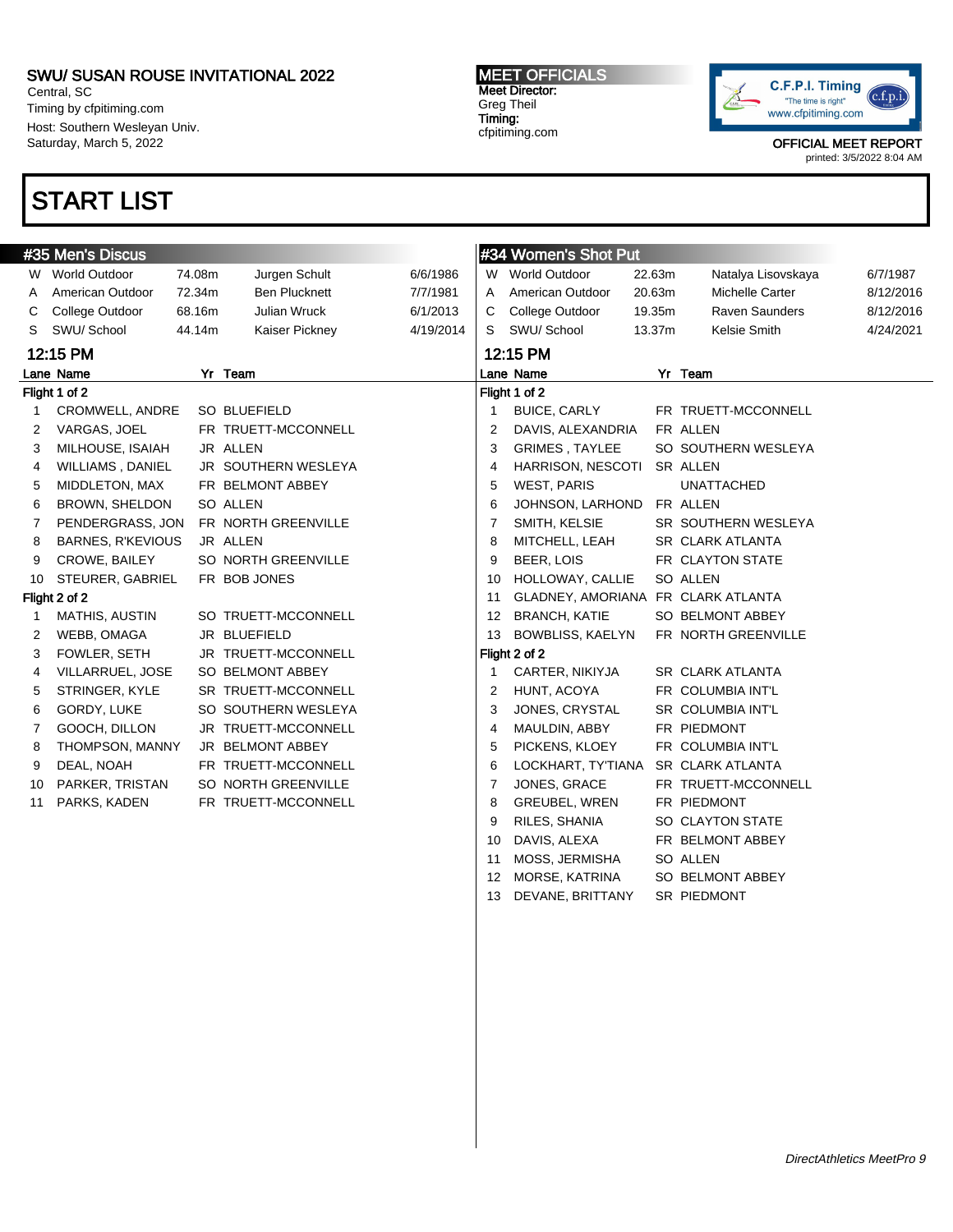Central, SC Timing by cfpitiming.com Host: Southern Wesleyan Univ. Saturday, March 5, 2022

# START LIST

#### #15 Women's 100m Hurdles W World Outdoor 12.20 Keni Harrison 7/22/2016 A American Outdoor 12.20 Keni Harrison 7/22/2016 C College Outdoor 12.39 Brianna Rollins 6/8/2013 S SWU/ School 13.93 Skylar Julian 5/27/2017 12:15 PM Lane Name Yr Team Section 1 of 2 1 2 ROBINSON, KY'LEIGH SO ALLEN 3 SHEPHERD, AUTUMN FR TRUETT-MCCONNELL 4 MOORER, TELEAH SO ALLEN 5 WILSON, ADDISON SO TRUETT-MCCONNELL 6 MASSAQUOI, AMETH SO CLARK ATLANTA 7 8 Section 2 of 2 1 2 3 KELLS, HALEY FR BELMONT ABBEY 4 ALLEN, TRENYONNA FR TRUETT-MCCONNELL 5 FLORES, ISABELLE FR BELMONT ABBEY 6 LAY, TRAVON FR SOUTHERN WESLEYA 7 8 #16 Men's 110m Hurdles W World Outdoor 12.80 Aries Merritt 9/7/2012 A American Outdoor 12.80 Aries Merritt 9/7/2012 C College Outdoor 12.98 Grant Holloway 6/7/2019 S SWU/ School 15.00 Leonard Holmes 4/26/2019 12:30 PM Lane Name Yr Team Section 1 of 1 1 CHAVIS, ALEC UNATTACHED 2 GUNN, CAMERON FR BELMONT ABBEY 3 WARD, DERRICK JR CLAYTON STATE 4 JONES, JR., REGGIE JR ALLEN 5 HARRIED, JAMEL SPARTANBURG METH 6 WILLIAMS, JABARI SR TRUETT-MCCONNELL 7 KOHLHAGEN, RYAN JR BELMONT ABBEY 8

MEET OFFICIALS Meet Director: Greg Theil Timing: cfpitiming.com

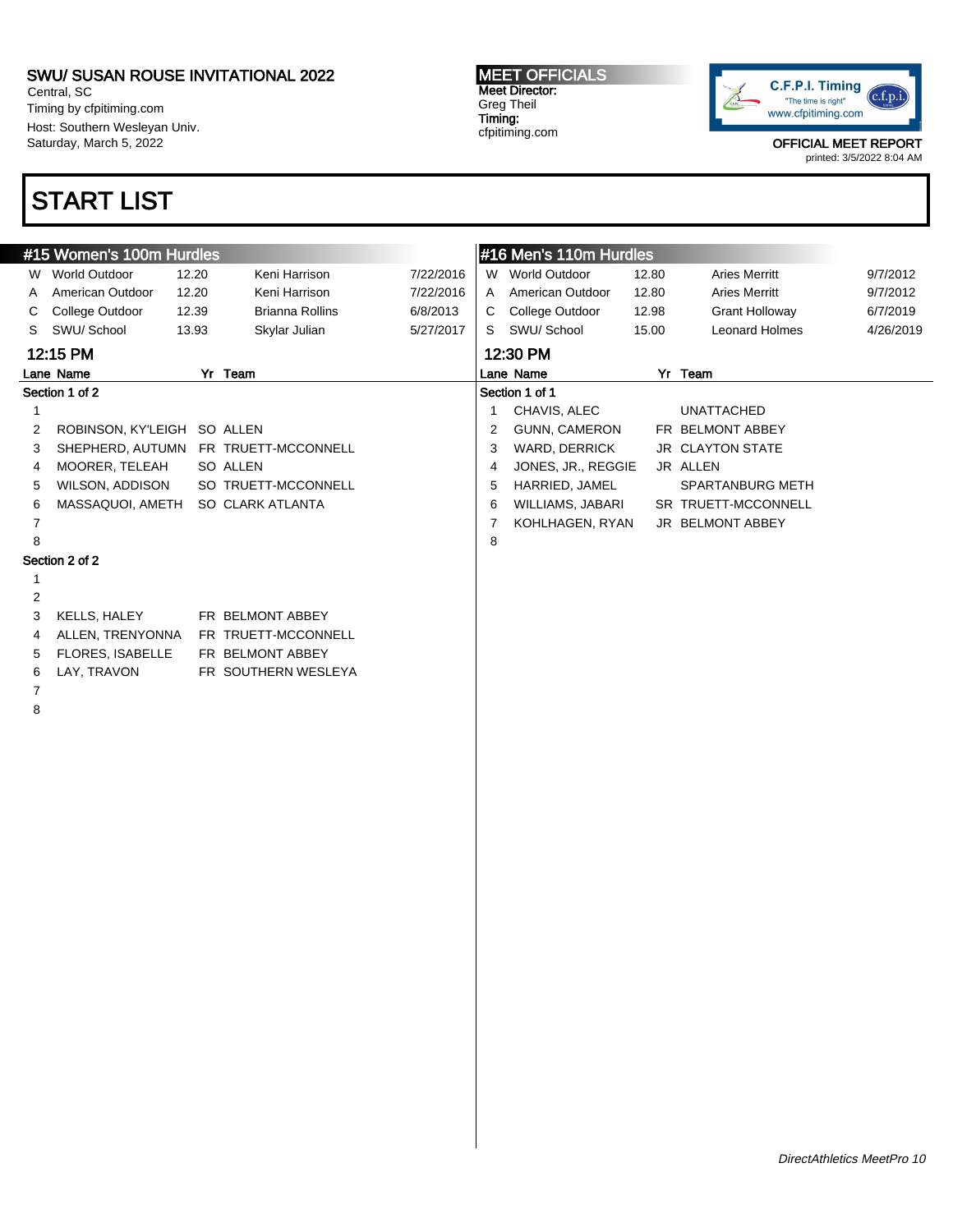Central, SC Timing by cfpitiming.com Host: Southern Wesleyan Univ. Saturday, March 5, 2022

# START LIST

### MEET OFFICIALS Meet Director: Greg Theil Timing: cfpitiming.com



OFFICIAL MEET REPORT

|    | #26 Women's High Jump |       |                         |           |                | #6 Women's 400 Meters               |       |                         |           |
|----|-----------------------|-------|-------------------------|-----------|----------------|-------------------------------------|-------|-------------------------|-----------|
|    | W World Outdoor       | 2.09m | Stefka Kostadinova      | 8/30/1987 |                | W World Outdoor                     | 47.60 | Marita Koch             | 10/6/1985 |
| A  | American Outdoor      | 2.05m | Chaunte Lowe            | 6/26/2010 | A              | American Outdoor                    | 48.70 | Sandi Richards          | 9/17/2006 |
| С  | College Outdoor       | 1.99m | <b>Brigetta Barrett</b> | 5/11/2013 | C              | College Outdoor                     | 49.57 | Athing MU               | 6/12/2021 |
| S  | SWU/ School           | 1.68m | Paige Peterson          | 4/7/2018  | S              | SWU/ School                         | 54.43 | Jami Wright             | 2021      |
|    | 12:30 PM              |       |                         |           |                | 12:45 PM                            |       |                         |           |
|    | Lane Name             |       | Yr Team                 |           |                | Lane Name                           |       | Yr Team                 |           |
|    | Flight 1 of 1         |       |                         |           |                | Section 1 of 3                      |       |                         |           |
| 1  | ANDREWS, NAOMI        |       | <b>SO CLARK ATLANTA</b> |           | 2              | ZAVALA, LYCIA                       |       | JR SOUTHERN WESLEYA     |           |
| 2  | LOFTON, ACACIA        |       | FR CLARK ATLANTA        |           | 3              | HILL, HANNAH                        |       | FR NORTH GREENVILLE     |           |
| 3  | ROBINSON, KY'LEIGH    |       | SO ALLEN                |           | $\overline{4}$ | <b>BEUGRE, MICHELE</b>              |       | SR SOUTHERN WESLEYA     |           |
| 4  | <b>GRIGSBY, TENAE</b> |       | JR TRUETT-MCCONNELL     |           | 5              | JONES, ARIYONNA                     |       | SO CLAYTON STATE        |           |
| 5  | LUBAMBA, GLORIEST     |       | SO COLUMBIA INT'L       |           | 6              | WRIGHT, CIERRA                      |       | FR SOUTHERN WESLEYA     |           |
| 6  | CURTIS, NIALLA        |       | SR BLUEFIELD            |           | $\overline{7}$ | BARKLEY, MAYA                       |       | FR CLARK ATLANTA        |           |
| 7  | <b>KELLS, HALEY</b>   |       | FR BELMONT ABBEY        |           | 8              |                                     |       |                         |           |
| 8  | ENGLISH, KOURTNEY     |       | FR ALLEN                |           |                | Section 2 of 3                      |       |                         |           |
| 9  | CASTILLO, ISABELA     |       | FR SOUTHERN WESLEYA     |           | $\overline{2}$ | CALLOWAY, CORION                    |       | SO ALLEN                |           |
| 10 | WHITE, MALIYAH        |       | SO CLARK ATLANTA        |           | 3              | NORK, MARGARET                      |       | JR NORTH GREENVILLE     |           |
| 11 | HARRIS, TAYLOR        |       | SR NORTH GREENVILLE     |           | 4              | WALL, AIJA                          |       | <b>JR CLAYTON STATE</b> |           |
|    |                       |       |                         |           | 5              | IRIZARRY, MELANIE                   |       | FR NORTH GREENVILLE     |           |
|    |                       |       |                         |           | 6              | STEWART, SAVANNA                    |       | FR SOUTHERN WESLEYA     |           |
|    |                       |       |                         |           | $\overline{7}$ | LEE, LONDON                         |       | <b>SR CLARK ATLANTA</b> |           |
|    |                       |       |                         |           | 8              | HARTLEY-SCOTT, JAY FR CLARK ATLANTA |       |                         |           |
|    |                       |       |                         |           |                | Section 3 of 3                      |       |                         |           |
|    |                       |       |                         |           | 2              | <b>BARTON, CARRIE</b>               |       | SR SOUTHERN WESLEYA     |           |
|    |                       |       |                         |           | 3              | PITTS, HATTIE                       |       | SR SOUTHERN WESLEYA     |           |
|    |                       |       |                         |           | 4              | LOFTON, ACACIA                      |       | FR CLARK ATLANTA        |           |
|    |                       |       |                         |           | 5              | BROADWELL, TAYLO                    |       | SR SOUTHERN WESLEYA     |           |
|    |                       |       |                         |           | 6              | ALLEN, TRENYONNA                    |       | FR TRUETT-MCCONNELL     |           |
|    |                       |       |                         |           | 7              | COOK, SKYA                          |       | SO ALLEN                |           |
|    |                       |       |                         |           | 8              | TAYLOR, LILIANA                     |       | SR BOB JONES            |           |
|    |                       |       |                         |           |                |                                     |       |                         |           |
|    |                       |       |                         |           |                |                                     |       |                         |           |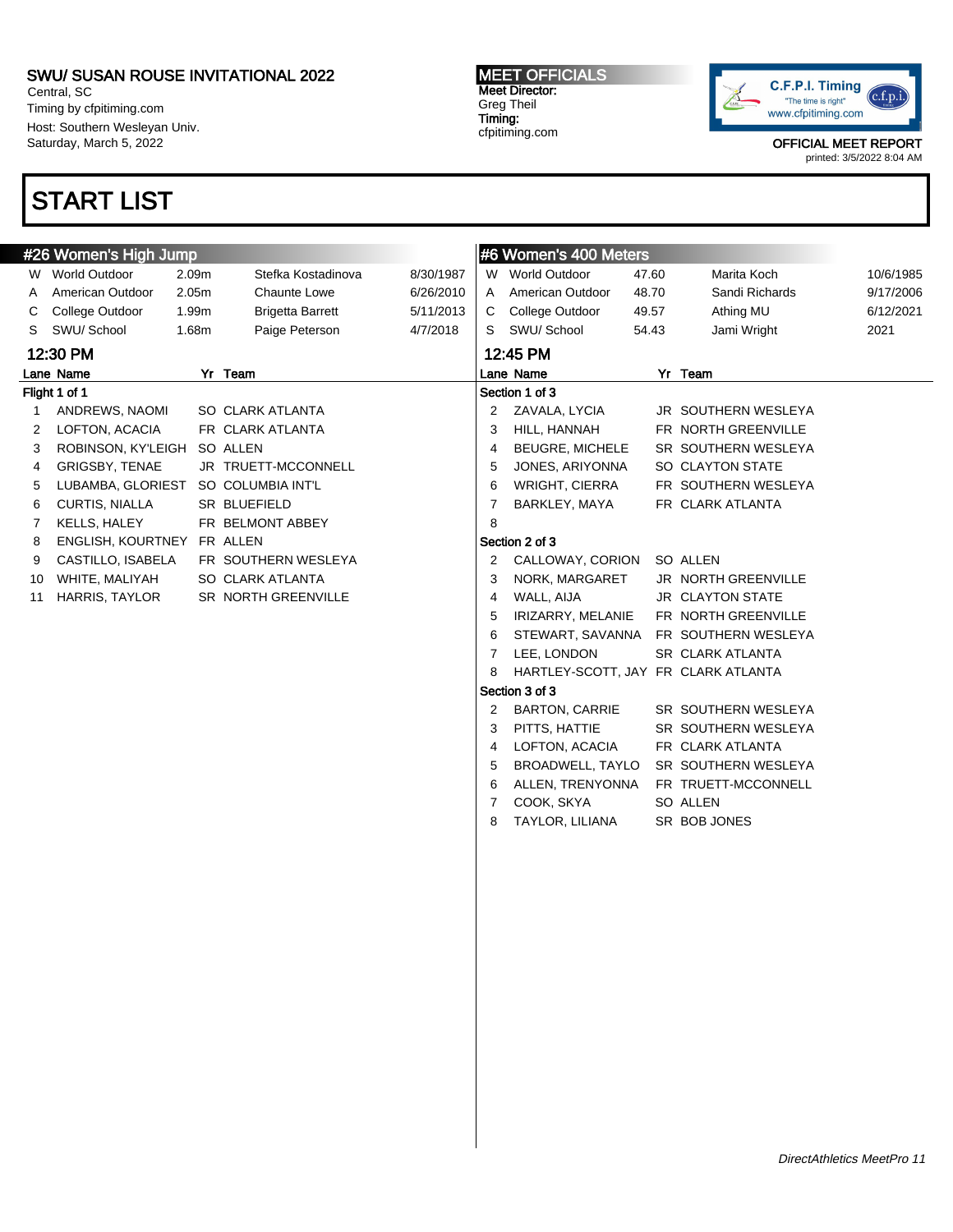Central, SC Timing by cfpitiming.com Host: Southern Wesleyan Univ. Saturday, March 5, 2022

## START LIST

MEET OFFICIALS Meet Director: Greg Theil Timing: cfpitiming.com



OFFICIAL MEET REPORT

|   | #5 Men's 400 Meters               |       |                                       |           |   | #27 Men's Pole Vault |       |                     |           |
|---|-----------------------------------|-------|---------------------------------------|-----------|---|----------------------|-------|---------------------|-----------|
|   | W World Outdoor                   | 43.03 | Wayne van Niekerk                     | 8/14/2016 |   | W World Outdoor      | 6.15m | Mondo Duplantis     | 9/17/2020 |
| A | American Outdoor                  | 43.18 | Michael Johnson                       | 8/26/1999 | A | American Outdoor     | 6.04m | <b>Brad Walker</b>  |           |
| С | College Outdoor                   | 43.61 | Michael Norman                        | 6/8/2018  | С | College Outdoor      | 6.00m | Mondo Duplantis     | 5/11/2019 |
| S | SWU/School                        | 48.08 | Dymitric Ray                          | 4/28/2018 | S | SWU/ School          | 4.25m | Evan Motes          | 3/6/2021  |
|   | 12:55 PM                          |       |                                       |           |   | 1:00 PM              |       |                     |           |
|   | Lane Name                         |       | Yr Team                               |           |   | Lane Name            |       | Yr Team             |           |
|   | Section 1 of 5                    |       |                                       |           |   | Flight 1 of 1        |       |                     |           |
| 2 |                                   |       |                                       |           | 1 | ROGERS, WESLEY       |       | FR PIEDMONT         |           |
| 3 | THIERFELDER, JAME                 |       | SR BELMONT ABBEY                      |           | 2 | GRANADE, ADAM        |       | SO TRUETT-MCCONNELL |           |
| 4 | ROULHAC, NIGEL                    |       | JR CLAYTON STATE                      |           | 3 | WORLEY, DAMON        |       | FR NORTH GREENVILLE |           |
| 5 | FERRELL, JOSHUA                   |       | SO CLAYTON STATE                      |           | 4 | LIPSEY, SIMEON       |       | SR TRUETT-MCCONNELL |           |
| 6 | MCINTYRE, GRAY                    |       | FR NORTH GREENVILLE                   |           | 5 | MOTES, EVAN          |       | SO SOUTHERN WESLEYA |           |
| 7 | EZEOKONKWO, CHUR JR CLAYTON STATE |       |                                       |           |   |                      |       |                     |           |
| 8 | MURPHY-REDD, LOG                  |       | JR BELMONT ABBEY                      |           |   |                      |       |                     |           |
|   | Section 2 of 5                    |       |                                       |           |   |                      |       |                     |           |
| 2 |                                   |       |                                       |           |   |                      |       |                     |           |
| 3 |                                   |       | THOMASON, MARCUS FR NORTH GREENVILLE  |           |   |                      |       |                     |           |
| 4 | MEADOWS, NOAH                     |       | SO SOUTHERN WESLEYA                   |           |   |                      |       |                     |           |
| 5 | MEEKINS, JORDAN                   |       | JR NORTH GREENVILLE                   |           |   |                      |       |                     |           |
| 6 | MCFERRIN, CJ                      |       | FR NORTH GREENVILLE                   |           |   |                      |       |                     |           |
| 7 | HAND, TITUS                       |       | FR CLAYTON STATE                      |           |   |                      |       |                     |           |
| 8 | COLAS, LUDCHEEL                   |       | SO SOUTHERN WESLEYA                   |           |   |                      |       |                     |           |
|   | Section 3 of 5                    |       |                                       |           |   |                      |       |                     |           |
| 2 |                                   |       |                                       |           |   |                      |       |                     |           |
| 3 | JOYNER, JOSHUA                    |       | SO ALLEN                              |           |   |                      |       |                     |           |
| 4 | BENNETT, BOBBY                    |       | FR NORTH GREENVILLE                   |           |   |                      |       |                     |           |
| 5 | WHITE, JOSHUA                     |       | FR NORTH GREENVILLE                   |           |   |                      |       |                     |           |
| 6 | <b>KETTER, TARRENCE</b>           |       | FR NORTH GREENVILLE                   |           |   |                      |       |                     |           |
| 7 | <b>BANKS, MYKKEL</b>              |       | JR BLUEFIELD                          |           |   |                      |       |                     |           |
| 8 |                                   |       | BARNETT, CHANDLER SO NORTH GREENVILLE |           |   |                      |       |                     |           |
|   | Section 4 of 5                    |       |                                       |           |   |                      |       |                     |           |
| 2 |                                   |       |                                       |           |   |                      |       |                     |           |
| 3 | BROCK, DAQUAN                     |       | JR ALLEN                              |           |   |                      |       |                     |           |
| 4 | <b>BANKS, MAREK</b>               |       | JR BLUEFIELD                          |           |   |                      |       |                     |           |
| 5 | GASKIN, AZIAH                     |       | FR SOUTHERN WESLEYA                   |           |   |                      |       |                     |           |
| 6 | CUNNINGHAM, KEVIN                 |       | SO COLUMBIA INT'L                     |           |   |                      |       |                     |           |
| 7 | BLANKENSHIP, MATT SO BLUEFIELD    |       |                                       |           |   |                      |       |                     |           |
| 8 | MORGAN, LYNDEN                    |       | SPARTANBURG METH                      |           |   |                      |       |                     |           |
|   | Section 5 of 5                    |       |                                       |           |   |                      |       |                     |           |
| 2 | <b>WATSON, NATE</b>               |       | FR SOUTHERN WESLEYA                   |           |   |                      |       |                     |           |
| 3 | BRYSON, DYLAN                     |       | SO BLUEFIELD                          |           |   |                      |       |                     |           |
| 4 | NASH, MICHAEL                     |       | FR TRUETT-MCCONNELL                   |           |   |                      |       |                     |           |
| 5 | WHITAKER, EDMOND                  |       | FR ALLEN                              |           |   |                      |       |                     |           |
| 6 | ROBINSON, JAMEEL                  |       | FR CLAYTON STATE                      |           |   |                      |       |                     |           |
| 7 | SARVER, ANDREW                    |       | FR BOB JONES                          |           |   |                      |       |                     |           |
| 8 | RUFFIN, DEYANDRE                  |       | JR ALLEN                              |           |   |                      |       |                     |           |
|   |                                   |       |                                       |           |   |                      |       |                     |           |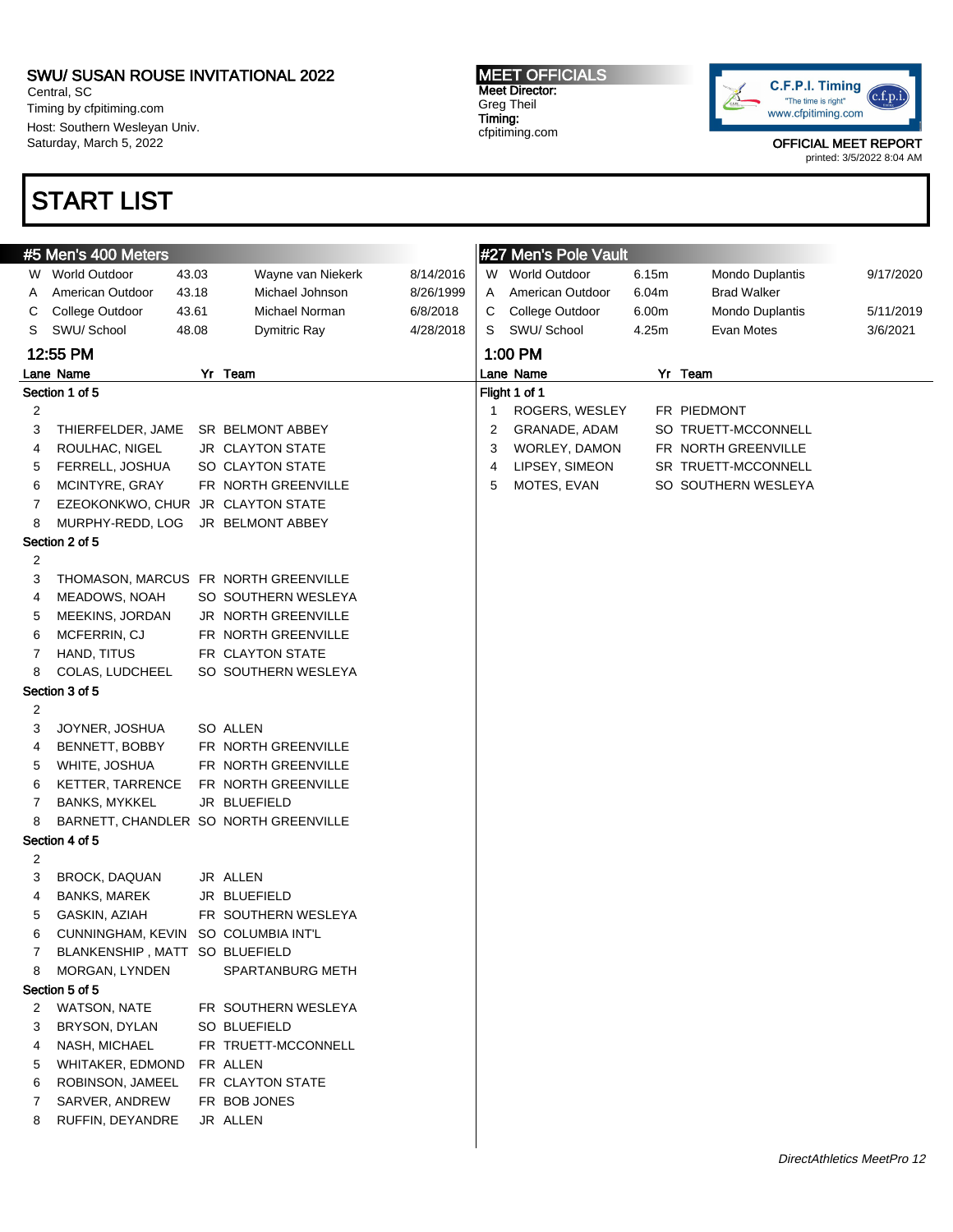Central, SC Timing by cfpitiming.com Host: Southern Wesleyan Univ. Saturday, March 5, 2022

## START LIST

MEET OFFICIALS Meet Director: Greg Theil Timing: cfpitiming.com



OFFICIAL MEET REPORT

|                | #2 Women's 100 Meters      |       |                                       |           |                | #1 Men's 100 Meters                |       |                                       |           |  |
|----------------|----------------------------|-------|---------------------------------------|-----------|----------------|------------------------------------|-------|---------------------------------------|-----------|--|
|                | W World Outdoor            | 10.49 | Florence Griffith-Joyner              | 7/16/1988 |                | W World Outdoor                    | 9.58  | Usain Bolt                            | 8/16/2009 |  |
| A              | American Outdoor           | 10.49 | Florence Griffith Joyner              | 7/16/1988 | Α              | American Outdoor                   | 9.69  | <b>Tyson Gay</b>                      | 9/20/2009 |  |
| С              | College Outdoor            | 10.75 | Sha'Carri Richardson                  | 6/8/2019  | С              | College Outdoor                    | 9.82  | Christian Coleman                     | 6/7/2017  |  |
| S              | SWU/ School                | 11.93 | Lyric King                            | 5/12/2019 | S              | SWU/ School                        | 10.62 | <b>Nick Edwards</b>                   | 5/12/2017 |  |
|                | 1:15 PM                    |       |                                       |           |                | 1:25 PM                            |       |                                       |           |  |
|                | Lane Name                  |       | Yr Team                               |           |                | Lane Name                          |       | Yr Team                               |           |  |
|                | Section 1 of 3             |       |                                       |           |                | Section 1 of 4                     |       |                                       |           |  |
| 1              |                            |       |                                       |           | $\mathbf{1}$   |                                    |       |                                       |           |  |
| 2              | JOBE, CIANNA               |       | FR CLARK ATLANTA                      |           | 2              |                                    |       | LAWTON, ANTAVIOUS FR NORTH GREENVILLE |           |  |
| 3              | JACKSON, JA'TARIA          |       | FR TRUETT-MCCONNELL                   |           | 3              | WHITE, MONTRELL                    |       | SO ALLEN                              |           |  |
| 4              | ONWUZURUKIE, MYC           |       | SR SOUTHERN WESLEYA                   |           | 4              | ALAMIA, CAMERON                    |       | FR TRUETT-MCCONNELL                   |           |  |
| 5              | SIMMONS, HEAVEN            |       | SO TRUETT-MCCONNELL                   |           | 5              | CLAYTON, KEONTRA                   |       | SR TRUETT-MCCONNELL                   |           |  |
| 6              | HARPER, KASSIDY            |       | SR CLAYTON STATE                      |           | 6              | <b>FRANKLIN, KEISHON</b>           |       | JR TRUETT-MCCONNELL                   |           |  |
| $\overline{7}$ | LINLEY, BRITTANY           |       | JR TRUETT-MCCONNELL                   |           | $\overline{7}$ | PARRILLA, JOE                      |       | SR TRUETT-MCCONNELL                   |           |  |
| 8              | <b>BENSON, JASMINE</b>     |       | SO CLAYTON STATE                      |           | 8              | MCGEE, ADRIAN                      |       | SR NORTH GREENVILLE                   |           |  |
|                | Section 2 of 3             |       |                                       |           |                | Section 2 of 4                     |       |                                       |           |  |
| $\mathbf{1}$   |                            |       |                                       |           | $\mathbf{1}$   |                                    |       |                                       |           |  |
| 2              | WILSON, JADA               |       | JR NORTH GREENVILLE                   |           | 2              | <b>GROVES, ISAIAH</b>              |       | SPARTANBURG METH                      |           |  |
| 3              |                            |       | TWINOMUGISHA, ADE FR TRUETT-MCCONNELL |           | 3              | WINFREY, RODERICK SO CLAYTON STATE |       |                                       |           |  |
| 4              | STRAHAN, KAYLIN            |       | SO CLARK ATLANTA                      |           | $\overline{4}$ | JOHNSON, JUSTIN                    |       | <b>JR CLAYTON STATE</b>               |           |  |
| 5              | BERCY, QUONEE'             |       | FR CLARK ATLANTA                      |           | 5              | HUNTER, KAI'LETRI                  |       | <b>SPARTANBURG METH</b>               |           |  |
| 6              | MASSAQUOI, AMETH           |       | SO CLARK ATLANTA                      |           | 6              | JACKSON, D'ERIS                    |       | JR CLAYTON STATE                      |           |  |
| $\overline{7}$ | CROKER, DESTINY            |       | SR NORTH GREENVILLE                   |           | $\overline{7}$ | <b>BECTON, TYRIK</b>               |       | SO BELMONT ABBEY                      |           |  |
| 8              | HORTON, JOHNNERIA SO ALLEN |       |                                       |           | 8              |                                    |       |                                       |           |  |
|                | Section 3 of 3             |       |                                       |           |                | Section 3 of 4                     |       |                                       |           |  |
| 1              | SEARLES, PAIGE             |       | FR CLAYTON STATE                      |           | $\overline{1}$ |                                    |       |                                       |           |  |
| 2              | PASSMORE, SHA'KER FR ALLEN |       |                                       |           | 2              | CROMWELL, ANDRE                    |       | SO BLUEFIELD                          |           |  |
| 3              | BROWN, CAYLA               |       | FR CLAYTON STATE                      |           | 3              | <b>BURLEY, JOSHUA</b>              |       | FR ALLEN                              |           |  |
| 4              | CRAPPS, ALI                |       | <b>SPARTANBURG METH</b>               |           | 4              | EBRON, ZURIEL                      |       | <b>SO BLUEFIELD</b>                   |           |  |
| 5              | ADAMS, MAYA                |       | FR CLAYTON STATE                      |           | 5              | BROWN, DEVIN                       |       | FR CLAYTON STATE                      |           |  |
| 6              | FRENCH, TAYLOR             |       | FR NORTH GREENVILLE                   |           | 6              | COLEMAN, JALOREN                   |       | SO BLUEFIELD                          |           |  |
| $\overline{7}$ | PATTERSON, AISHA           |       | FR ALLEN                              |           | $\overline{7}$ | DAUNG, MOSES                       |       | SO BOB JONES                          |           |  |
| 8              | SANTANA, CLAUDIA           |       | SR BLUEFIELD                          |           | 8              |                                    |       |                                       |           |  |
|                |                            |       |                                       |           |                | Section 4 of 4                     |       |                                       |           |  |
|                |                            |       |                                       |           | 1              |                                    |       |                                       |           |  |
|                |                            |       |                                       |           | 2              | POWELL-BURGESS, D FR CLAYTON STATE |       |                                       |           |  |
|                |                            |       |                                       |           | 3              | NELSON, SHEMAR                     |       | FR ALLEN                              |           |  |
|                |                            |       |                                       |           | 4              | BLUE, JORDAN                       |       | SR SOUTHERN WESLEYA                   |           |  |
|                |                            |       |                                       |           | 5              | HERRINGTON, BEAU                   |       | FR ALLEN                              |           |  |
|                |                            |       |                                       |           | 6              | OPPONG, KELVIN                     |       | FR CLAYTON STATE                      |           |  |
|                |                            |       |                                       |           | $\overline{7}$ | VERACRUZ, ISAAC                    |       | SO BOB JONES                          |           |  |
|                |                            |       |                                       |           | 8              |                                    |       |                                       |           |  |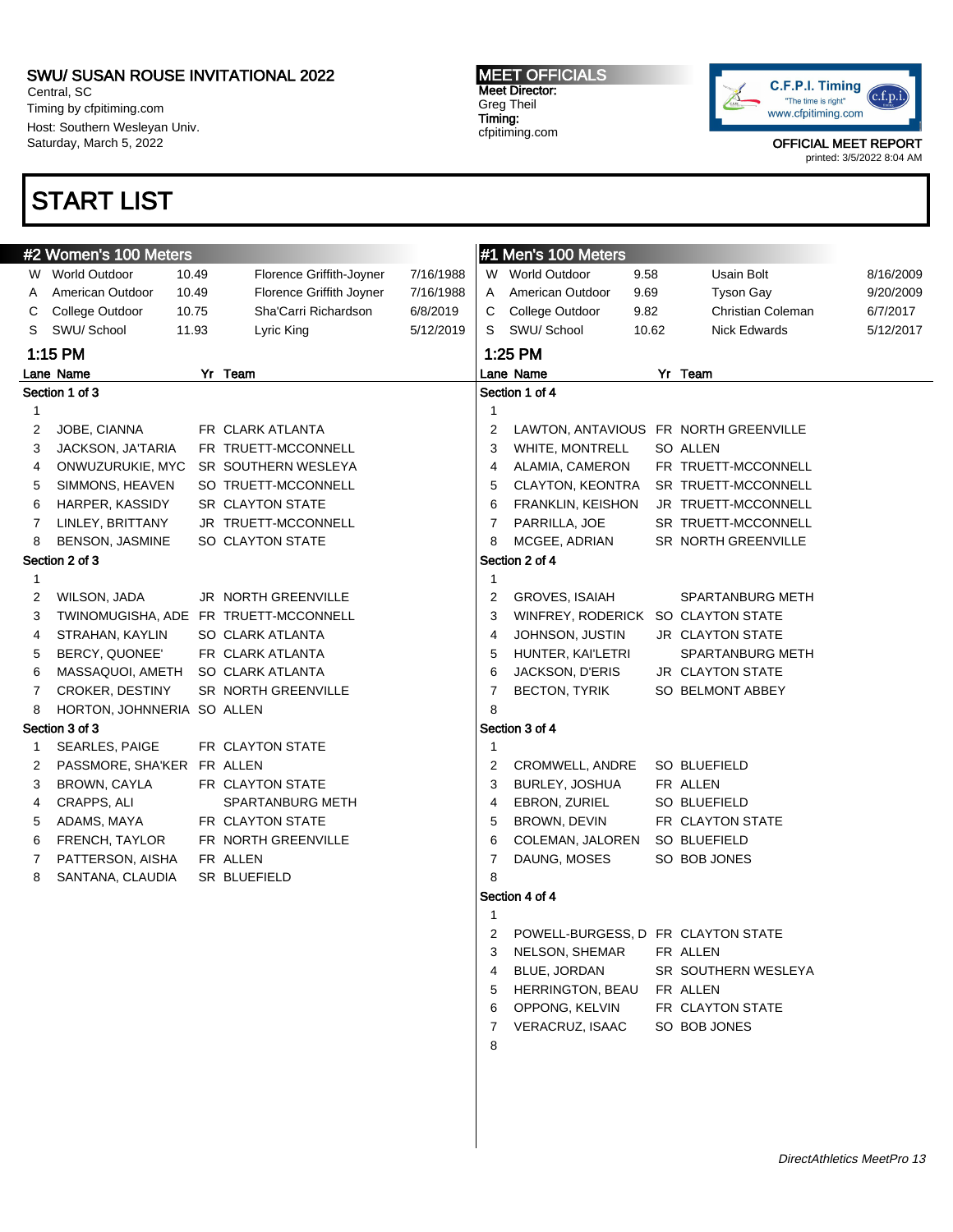Central, SC Timing by cfpitiming.com Host: Southern Wesleyan Univ. Saturday, March 5, 2022

## START LIST

### MEET OFFICIALS Meet Director: Greg Theil Timing: cfpitiming.com



OFFICIAL MEET REPORT

|                      | #8 Women's 800 Meters  |         |                                       |           | #7 Men's 800 Meters |                                    |         |                        |           |
|----------------------|------------------------|---------|---------------------------------------|-----------|---------------------|------------------------------------|---------|------------------------|-----------|
|                      | W World Outdoor        | 1:53.28 | Jarmila Kratochvilova                 | 7/27/1983 |                     | W World Outdoor                    | 1:40.91 | Davia Rudisha          | 8/9/2012  |
| A                    | American Outdoor       | 1:55.04 | Athing Mu                             | 8/21/2021 | A                   | American Outdoor                   | 1:42.34 | Donavan Brazier        | 10/1/2019 |
| С                    | College Outdoor        | 1:57.73 | Athing MU                             | 4/17/2021 | С                   | College Outdoor                    | 1:43.25 | Michael Saruni'        | 4/28/2018 |
| S                    | SWU/School             | 2:18.65 | Alana Grant                           | 4/16/2016 | S                   | SWU/ School                        | 1:54.35 | <b>Thomas Williams</b> | 4/28/2018 |
| 1:40 PM              |                        |         |                                       |           | 2:00 PM             |                                    |         |                        |           |
| Lane Name<br>Yr Team |                        |         |                                       |           | Lane Name           |                                    |         |                        |           |
| Section 1 of 3       |                        |         |                                       |           | Section 1 of 3      |                                    |         |                        |           |
| 1                    |                        |         | LEWELLEN, MADISON SR SOUTHERN WESLEYA |           | $\mathbf{1}$        | STEURER, MICHAEL                   |         | SR BOB JONES           |           |
| 2                    | FROCK, ABBEY           |         | SO SOUTHERN WESLEYA                   |           | 2                   | PALACIOS, KONNER                   |         | SR SOUTHERN WESLEYA    |           |
| 3                    | <b>HETZEL, GRACE</b>   |         | SR BELMONT ABBEY                      |           | 3                   | MACAGG, THOMAS                     |         | FR SOUTHERN WESLEYA    |           |
| 4                    | SMITH, MIRACLE         |         | SO CLARK ATLANTA                      |           | $\overline{4}$      | JEFFERSON, DARRYL JR CLAYTON STATE |         |                        |           |
| 5                    | KNOWLES, SASHA         |         | <b>JR CLAYTON STATE</b>               |           | 5                   | KILGORE, JAMES                     |         | JR CLAYTON STATE       |           |
| 6                    | BROWN, MARINA          |         | FR CLAYTON STATE                      |           | 6                   | MORGAN, CONNOR                     |         | FR TRUETT-MCCONNELL    |           |
| 7                    | ALLEN, ARIA            |         | FR CLARK ATLANTA                      |           |                     | Section 2 of 3                     |         |                        |           |
| 8                    | CHESNEY, MADISON       |         | <b>SPARTANBURG METH</b>               |           | $\mathbf{1}$        | GRANADE, ADAM                      |         | SO TRUETT-MCCONNELL    |           |
| 9                    | CHOCK, SIMONE          |         | SO TRUETT-MCCONNELL                   |           | $\overline{2}$      | GOODE, HAYDEN                      |         | SO NORTH GREENVILLE    |           |
|                      | Section 2 of 3         |         |                                       |           | 3                   | GIBSON, COOPER                     |         | FR TRUETT-MCCONNELL    |           |
| 1                    | MORGAN, MACEY          |         | SO SOUTHERN WESLEYA                   |           | 4                   | CASTEEL, BEN                       |         | FR BELMONT ABBEY       |           |
| 2                    | CALLOWAY, CORION       |         | SO ALLEN                              |           | 5                   | HOLCOMBE, JACOB                    |         | JR NORTH GREENVILLE    |           |
| 3                    | FLOOK, MARYMARGA       |         | SO NORTH GREENVILLE                   |           | 6                   | CALDERON, MAX                      |         | JR TRUETT-MCCONNELL    |           |
| 4                    | CANADY, HANNAH         |         | SR TRUETT-MCCONNELL                   |           |                     | Section 3 of 3                     |         |                        |           |
| 5                    | SIMS, ELLE             |         | FR TRUETT-MCCONNELL                   |           | -1                  | COX, JEREMIAH                      |         | JR BOB JONES           |           |
| 6                    | REEVES, JULIA          |         | JR SOUTHERN WESLEYA                   |           | 2                   | BAUER, CALEB                       |         | <b>SO BLUEFIELD</b>    |           |
| 7                    | VALENTINE, GRACE       |         | SR NORTH GREENVILLE                   |           | 3                   | LIPSEY, SIMEON                     |         | SR TRUETT-MCCONNELL    |           |
| 8                    | DIXON, JANEY           |         | FR SOUTHERN WESLEYA                   |           | 4                   | SAUVE, JESSE                       |         | FR SOUTHERN WESLEYA    |           |
| 9                    | PARTEE, KAYLA          |         | JR CLARK ATLANTA                      |           | 5                   | HEYING, RYAN                       |         | SR BOB JONES           |           |
|                      | Section 3 of 3         |         |                                       |           | 6                   | FROCK, CASEY                       |         | JR SOUTHERN WESLEYA    |           |
| 1                    | PONCE, HAYDEN          |         | SO TRUETT-MCCONNELL                   |           | 7                   | COFFMAN, DOMINIC                   |         | FR BELMONT ABBEY       |           |
| 2                    | JOHNSON, KYLA          |         | FR SOUTHERN WESLEYA                   |           |                     |                                    |         |                        |           |
| 3                    | JONES, COURTNEY        |         | FR BOB JONES                          |           |                     |                                    |         |                        |           |
| 4                    | COOK, SKYA             |         | SO ALLEN                              |           |                     |                                    |         |                        |           |
| 5                    | PALMS, KAELYN          |         | FR CLARK ATLANTA                      |           |                     |                                    |         |                        |           |
| 6                    | SANCHEZ, KRISTINA      |         | <b>SR BLUEFIELD</b>                   |           |                     |                                    |         |                        |           |
| 7                    | TAYLOR, AYANI          |         | FR ALLEN                              |           |                     |                                    |         |                        |           |
| 8                    | MORGAN, HALEY          |         | SO SOUTHERN WESLEYA                   |           |                     |                                    |         |                        |           |
| 9                    | ANDREWS, NAOMI         |         | SO CLARK ATLANTA                      |           |                     |                                    |         |                        |           |
| 10                   | <b>WILSON, MIKAYLA</b> |         | SPARTANBURG METH                      |           |                     |                                    |         |                        |           |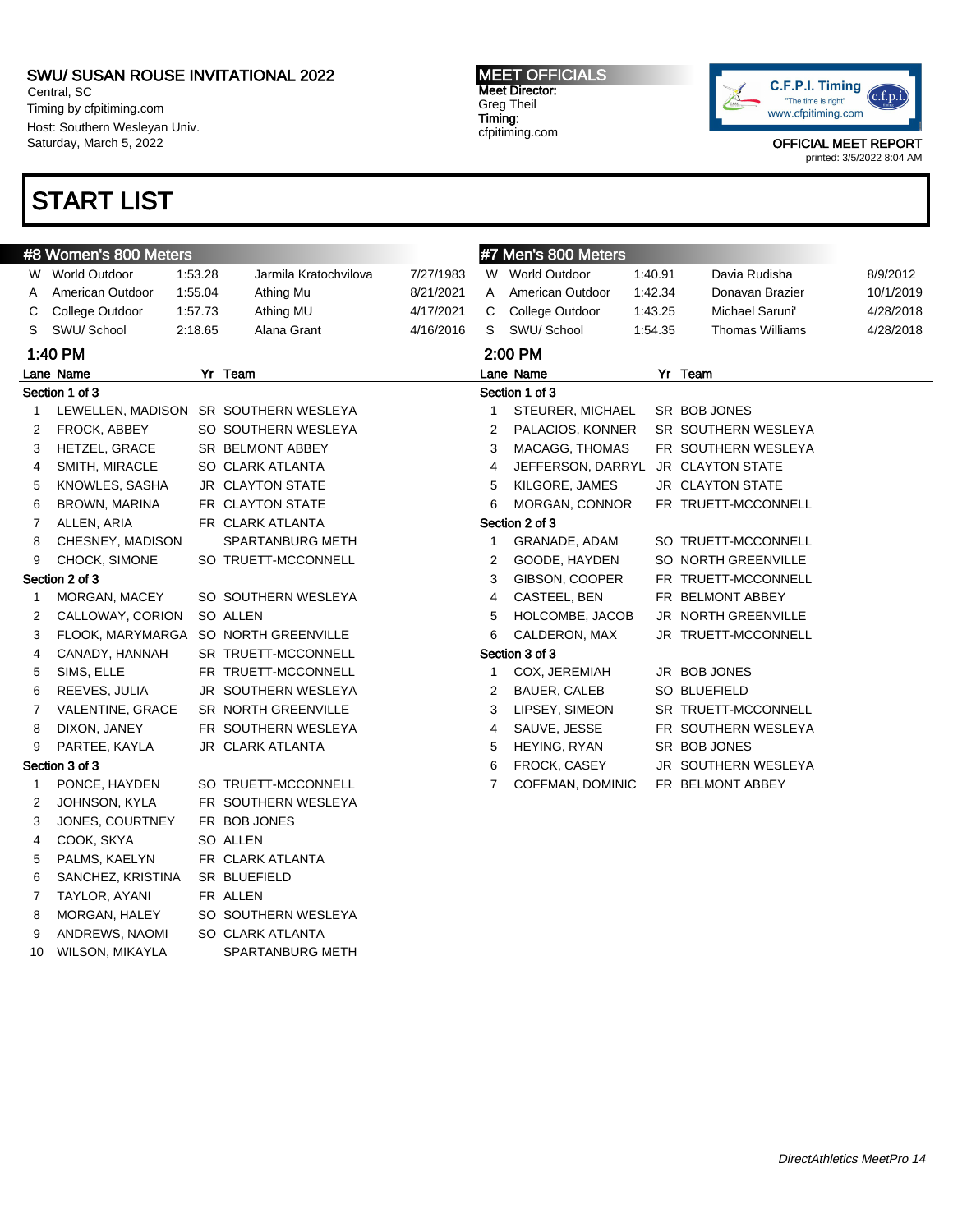Central, SC Timing by cfpitiming.com Host: Southern Wesleyan Univ. Saturday, March 5, 2022

# START LIST

MEET OFFICIALS Meet Director: Greg Theil Timing: cfpitiming.com



OFFICIAL MEET REPORT

|                      | #18 Women's 400m Hurdles |         |                     |           | #33 Men's Shot Put |                          |        |                     |           |
|----------------------|--------------------------|---------|---------------------|-----------|--------------------|--------------------------|--------|---------------------|-----------|
|                      | W World Outdoor          | 51.46   | Sydney McLaughlin   | 8/4/2021  |                    | W World Outdoor          | 23.37m | Ryan Crouser        | 2/20/1989 |
| A                    | American Outdoor         | 51.46   | Sydney McLaughlin   | 8/4/2021  | A                  | American Outdoor         | 23.37m | Ryan Crouser        | 6/18/2021 |
| С                    | College Outdoor          | 52.75   | Sydney McLaughlin   | 5/13/2018 | С                  | College Outdoor          | 22.00m | John Godina         | 6/3/1995  |
| S                    | SWU/ School              | 1:03.00 | Sh'Keya Wimberly    | 5/1/2015  | S                  | SWU/ School              | 13.50m | Keuntrai Robinson   | 3/22/2019 |
| 2:15 PM              |                          |         |                     |           |                    | 2:20 PM                  |        |                     |           |
| Yr Team<br>Lane Name |                          |         |                     |           |                    | Lane Name                |        | Yr Team             |           |
| Section 1 of 2       |                          |         |                     |           |                    | Flight 1 of 2            |        |                     |           |
| 1                    |                          |         |                     |           | 1                  | WEBB, OMAGA              |        | JR BLUEFIELD        |           |
| 2                    | ARNOLD, BRILEY           |         | JR NORTH GREENVILLE |           | 2                  | CAMPBELL, AIDAN          |        | FR SOUTHERN WESLEYA |           |
| 3                    | LAY, TRAVON              |         | FR SOUTHERN WESLEYA |           | 3                  | CONNER, PRESTON          |        | FR ALLEN            |           |
| 4                    | FLORES, ISABELLE         |         | FR BELMONT ABBEY    |           | 4                  | CROWE, BAILEY            |        | SO NORTH GREENVILLE |           |
| 5                    | WILLIAMS, KEYANNA        |         | SR SOUTHERN WESLEYA |           | 5                  | WRIGHT, GRANT            |        | JR BLUEFIELD        |           |
| 6                    | CASTILLO, ISABELA        |         | FR SOUTHERN WESLEYA |           | 6                  | RIMMER, BRANSON          |        | SO COLUMBIA INT'L   |           |
| 7                    | GRIGSBY, TENAE           |         | JR TRUETT-MCCONNELL |           | 7                  | <b>BARNES, R'KEVIOUS</b> |        | JR ALLEN            |           |
| 8                    |                          |         |                     |           | 8                  | DEAL, NOAH               |        | FR TRUETT-MCCONNELL |           |
|                      | Section 2 of 2           |         |                     |           | 9                  | RUMFELT, JAKE            |        | SR BOB JONES        |           |
| $\mathbf{1}$         |                          |         |                     |           | 10                 | CROMWELL, ANDRE          |        | SO BLUEFIELD        |           |
| 2                    | ROSE, KATLYN             |         | FR NORTH GREENVILLE |           | 11                 | HADLEY, SAMUEL           |        | SR BOB JONES        |           |
| 3                    | LEMA, KAYLA              |         | FR SOUTHERN WESLEYA |           | 12                 | WILLIAMS, DANIEL         |        | JR SOUTHERN WESLEYA |           |
| 4                    | MASSAQUOI, AMETH         |         | SO CLARK ATLANTA    |           | 13                 | SHIVERS, DARRYL          |        | FR ALLEN            |           |
| 5                    | TAYLOR, AYANI            |         | FR ALLEN            |           | 14                 | HAYNES, ROGER            |        | JR BLUEFIELD        |           |
| 6                    | TATE, LAURYN             |         | SO SOUTHERN WESLEYA |           |                    | Flight 2 of 2            |        |                     |           |
| $\overline{7}$       |                          |         |                     |           | 1                  | FOWLER, SETH             |        | JR TRUETT-MCCONNELL |           |
| 8                    |                          |         |                     |           | 2                  | UNDERWOOD, WILL          |        | SR PIEDMONT         |           |
|                      |                          |         |                     |           | 3                  | STRINGER, KYLE           |        | SR TRUETT-MCCONNELL |           |
|                      |                          |         |                     |           | 4                  | THOMPSON, MANNY          |        | JR BELMONT ABBEY    |           |
|                      |                          |         |                     |           | 5                  | <b>BRIGHT, DEANGELO</b>  |        | SO ALLEN            |           |
|                      |                          |         |                     |           | 6                  | PARKS, KADEN             |        | FR TRUETT-MCCONNELL |           |
|                      |                          |         |                     |           | 7                  | MILHOUSE, ISAIAH         |        | JR ALLEN            |           |
|                      |                          |         |                     |           | 8                  | PARKER, TRISTAN          |        | SO NORTH GREENVILLE |           |
|                      |                          |         |                     |           | 9                  | VARGAS, JOEL             |        | FR TRUETT-MCCONNELL |           |
|                      |                          |         |                     |           | 10                 | VILLARRUEL, JOSE         |        | SO BELMONT ABBEY    |           |
|                      |                          |         |                     |           | 11                 | GOOCH, DILLON            |        | JR TRUETT-MCCONNELL |           |
|                      |                          |         |                     |           | 12                 | BROWN, SHELDON           |        | SO ALLEN            |           |
|                      |                          |         |                     |           | 13                 | <b>MATHIS, AUSTIN</b>    |        | SO TRUETT-MCCONNELL |           |
|                      |                          |         |                     |           | 14                 | PENDERGRASS, JON         |        | FR NORTH GREENVILLE |           |
|                      |                          |         |                     |           |                    |                          |        |                     |           |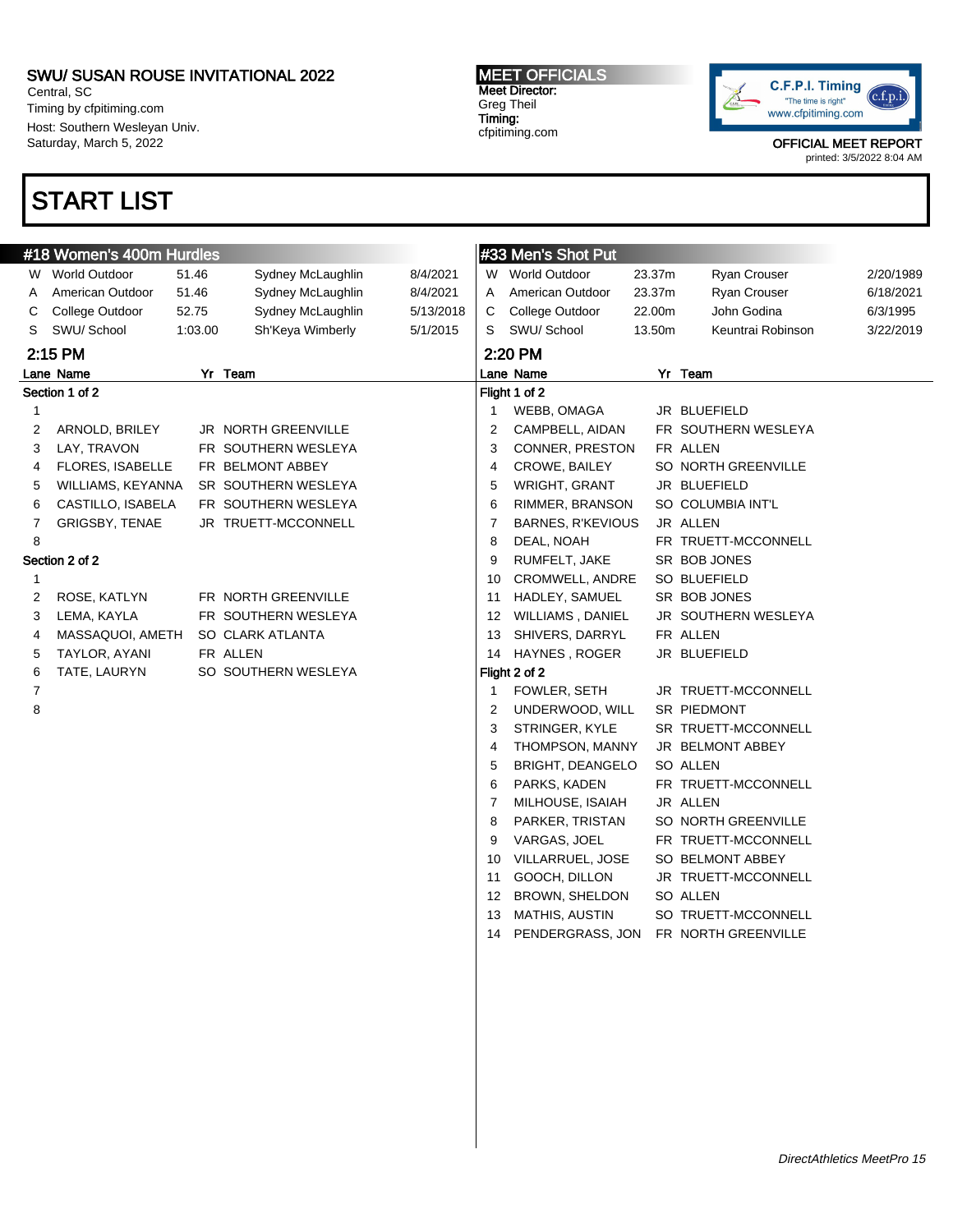Central, SC Timing by cfpitiming.com Host: Southern Wesleyan Univ. Saturday, March 5, 2022

## START LIST

MEET OFFICIALS Meet Director: Greg Theil Timing: cfpitiming.com



OFFICIAL MEET REPORT

|              | #36 Women's Discus       |        |                         |           |   | #17 Men's 400m Hurdles |       |                         |           |
|--------------|--------------------------|--------|-------------------------|-----------|---|------------------------|-------|-------------------------|-----------|
|              | W World Outdoor          | 76.80m | Gabriele Reinsch        | 7/9/1988  | W | <b>World Outdoor</b>   | 45.94 | Karsten Warholm         | 8/3/2021  |
| A            | American Outdoor         | 70.16m | Valarie Allman          | 9/12/2021 | A | American Outdoor       | 46.17 | Rai Benjamin            | 8/3/2021  |
| C            | College Outdoor          | 70.22m | Jorinde van Klinken     | 5/22/2021 | С | College Outdoor        | 47.56 | Rai Benjamin            | 6/8/2018  |
| S            | SWU/School               | 41.15m | Kelsie Smith            | 4/24/2021 | S | SWU/ School            | 53.84 | Jhante McMillan         | 5/22/2014 |
|              | 2:20 PM                  |        |                         |           |   | 2:25 PM                |       |                         |           |
|              | Yr Team<br>Lane Name     |        |                         |           |   | Lane Name              |       | Yr Team                 |           |
|              | Flight 1 of 2            |        |                         |           |   | Section 1 of 1         |       |                         |           |
| $\mathbf{1}$ | <b>BUICE, CARLY</b>      |        | FR TRUETT-MCCONNELL     |           | 1 | CHAVIS, ALEC           |       | <b>UNATTACHED</b>       |           |
| 2            | MITCHELL, LEAH           |        | SR CLARK ATLANTA        |           | 2 | <b>GUBLER, FRANK</b>   |       | SO BELMONT ABBEY        |           |
| 3            | <b>GRUMBLES, LILLIAN</b> |        | FR COLUMBIA INT'L       |           | 3 | WARD, DERRICK          |       | <b>JR CLAYTON STATE</b> |           |
| 4            | DAVIS, ALEXA             |        | FR BELMONT ABBEY        |           | 4 | COBB, SHAROD           |       | SR TRUETT-MCCONNELL     |           |
| 5            | DAVIS, ALEXANDRIA        |        | FR ALLEN                |           | 5 | JONES, JR., REGGIE     |       | JR ALLEN                |           |
| 6            | <b>BRANCH, KATIE</b>     |        | SO BELMONT ABBEY        |           | 6 | KOHLHAGEN, RYAN        |       | JR BELMONT ABBEY        |           |
| 7            | HUNT, ACOYA              |        | FR COLUMBIA INT'L       |           | 7 | DICKSON, DANE          |       | FR SOUTHERN WESLEYA     |           |
| 8            | <b>BOWBLISS, KAELYN</b>  |        | FR NORTH GREENVILLE     |           | 8 | GUNN, CAMERON          |       | FR BELMONT ABBEY        |           |
| 9            | <b>CURTIS, NIALLA</b>    |        | SR BLUEFIELD            |           |   |                        |       |                         |           |
| 10           | JOHNSON, LARHOND         |        | FR ALLEN                |           |   |                        |       |                         |           |
| 11           | MORSE, KATRINA           |        | SO BELMONT ABBEY        |           |   |                        |       |                         |           |
| 12           | CARTER, NIKIYJA          |        | SR CLARK ATLANTA        |           |   |                        |       |                         |           |
| 13           | <b>WEST, PARIS</b>       |        | <b>UNATTACHED</b>       |           |   |                        |       |                         |           |
|              | Flight 2 of 2            |        |                         |           |   |                        |       |                         |           |
| 1            | HINTON, DAZANNI          |        | SO COLUMBIA INT'L       |           |   |                        |       |                         |           |
| 2            | FELTUS, ALLIE            |        | FR PIEDMONT             |           |   |                        |       |                         |           |
| 3            | CRAIG, ALLISON           |        | FR TRUETT-MCCONNELL     |           |   |                        |       |                         |           |
| 4            | RILES, SHANIA            |        | SO CLAYTON STATE        |           |   |                        |       |                         |           |
| 5            | SMITH, KELSIE            |        | SR SOUTHERN WESLEYA     |           |   |                        |       |                         |           |
| 6            | CARVER, MADISON          |        | JR PIEDMONT             |           |   |                        |       |                         |           |
| 7            | GOOCH, RACHEL            |        | JR TRUETT-MCCONNELL     |           |   |                        |       |                         |           |
| 8            | DEVANE, BRITTANY         |        | SR PIEDMONT             |           |   |                        |       |                         |           |
| 9            | HOLCOMBE, SELAH          |        | FR SOUTHERN WESLEYA     |           |   |                        |       |                         |           |
| 10           | LOCKHART, TY'TIANA       |        | <b>SR CLARK ATLANTA</b> |           |   |                        |       |                         |           |
| 11           | BABB, KATILYN            |        | SO TRUETT-MCCONNELL     |           |   |                        |       |                         |           |
| 12           | HALL, HANNAH             |        | SO SOUTHERN WESLEYA     |           |   |                        |       |                         |           |
| 13           | JONES, GRACE             |        | FR TRUETT-MCCONNELL     |           |   |                        |       |                         |           |
|              |                          |        |                         |           |   |                        |       |                         |           |
|              |                          |        |                         |           |   |                        |       |                         |           |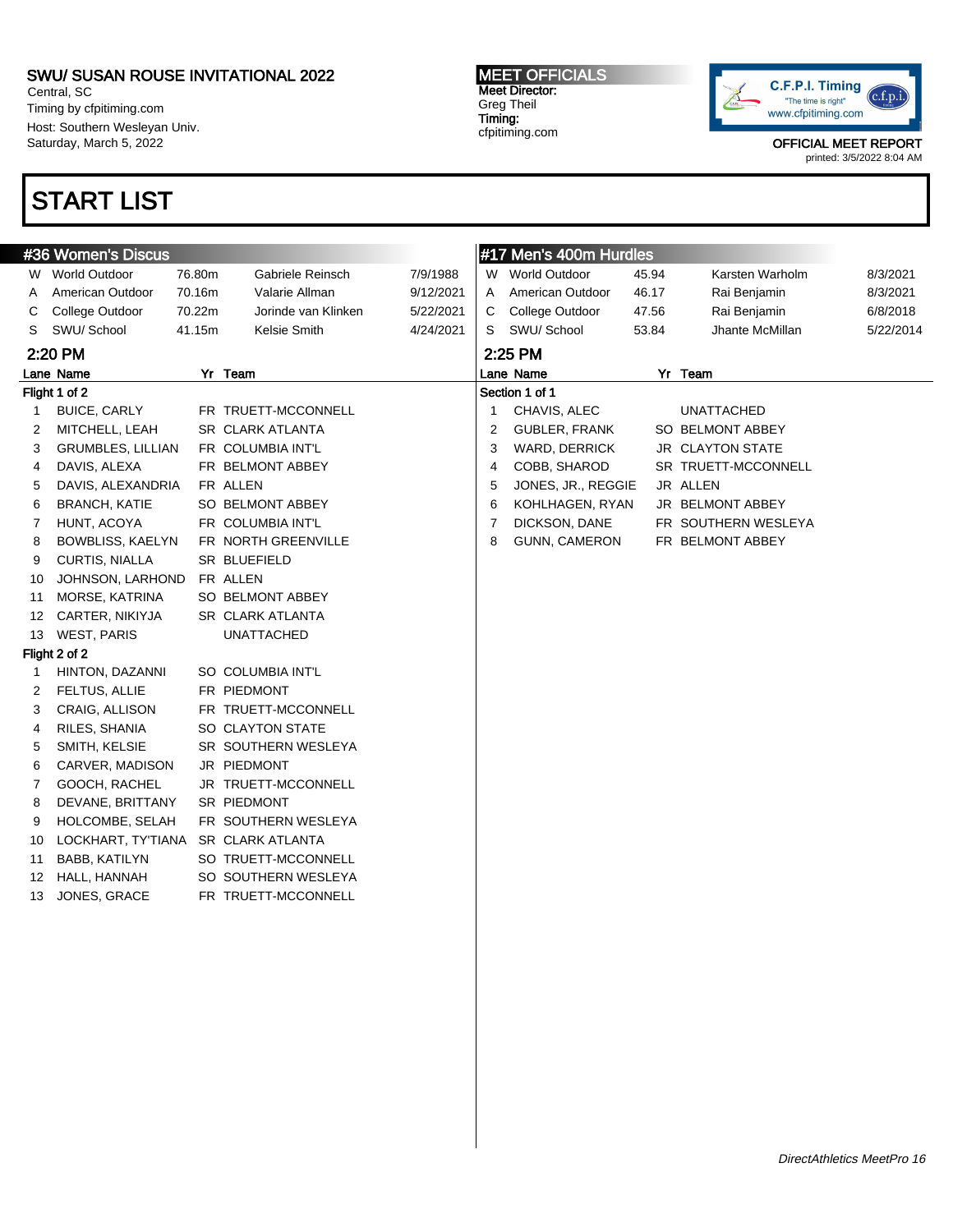Central, SC Timing by cfpitiming.com Host: Southern Wesleyan Univ. Saturday, March 5, 2022

## START LIST

### MEET OFFICIALS Meet Director: Greg Theil Timing: cfpitiming.com



OFFICIAL MEET REPORT

|   | #4 Women's 200 Meters               |       |                                       |           | #3 Men's 200 Meters |                                    |       |                                       |           |  |
|---|-------------------------------------|-------|---------------------------------------|-----------|---------------------|------------------------------------|-------|---------------------------------------|-----------|--|
|   | W World Outdoor                     | 21.34 | Florence Griffith-Joyner              | 9/29/1988 |                     | W World Outdoor                    | 19.19 | Usain Bolt                            | 8/20/2009 |  |
| A | American Outdoor                    | 21.34 | Florence Griffith Joyner              | 9/29/1988 | A                   | American Outdoor                   | 19.32 | Michael Johnson                       | 8/1/1996  |  |
| C | College Outdoor                     | 22.02 | Kyra Jefferson                        | 6/17/2017 | C                   | College Outdoor                    | 19.69 | <b>Walter Dix</b>                     | 5/25/2007 |  |
| S | SWU/ School                         | 23.57 | Jami Wright                           | 5/29/2021 | S                   | SWU/ School                        | 21.63 | Jannai Maxwell                        | 4/15/2017 |  |
|   | 2:40 PM                             |       |                                       |           |                     | 3:00 PM                            |       |                                       |           |  |
|   | Lane Name                           |       | Yr Team                               |           |                     | Lane Name                          |       | Yr Team                               |           |  |
|   | Section 1 of 5                      |       |                                       |           |                     | Section 1 of 5                     |       |                                       |           |  |
|   | 2 VAUGHN, CARLEIGH                  |       | FR NORTH GREENVILLE                   |           | $\overline{2}$      |                                    |       |                                       |           |  |
| 3 | <b>DEVRIES, CARMEN</b>              |       | SR SOUTHERN WESLEYA                   |           | 3                   | THIERFELDER, JAME                  |       | SR BELMONT ABBEY                      |           |  |
| 4 | JONES, ARIYONNA                     |       | SO CLAYTON STATE                      |           | 4                   | ROULHAC, NIGEL                     |       | <b>JR CLAYTON STATE</b>               |           |  |
| 5 | HILL, HANNAH                        |       | FR NORTH GREENVILLE                   |           | 5                   | ALAMIA, CAMERON                    |       | FR TRUETT-MCCONNELL                   |           |  |
| 6 | BROWN, CAYLA                        |       | FR CLAYTON STATE                      |           | 6                   | FERRELL, JOSHUA                    |       | SO CLAYTON STATE                      |           |  |
| 7 | LINLEY, BRITTANY                    |       | JR TRUETT-MCCONNELL                   |           | 7                   | WHITE, MONTRELL                    |       | SO ALLEN                              |           |  |
| 8 | ADAMS, MAYA                         |       | FR CLAYTON STATE                      |           | 8                   | WINFREY, RODERICK SO CLAYTON STATE |       |                                       |           |  |
|   | Section 2 of 5                      |       |                                       |           |                     | Section 2 of 5                     |       |                                       |           |  |
| 2 | HARPER, KASSIDY                     |       | <b>SR CLAYTON STATE</b>               |           | $\overline{2}$      |                                    |       |                                       |           |  |
| З | ZAVALA, LYCIA                       |       | JR SOUTHERN WESLEYA                   |           | 3                   | HUNTER, KAI'LETRI                  |       | <b>SPARTANBURG METH</b>               |           |  |
| 4 | WRIGHT, CIERRA                      |       | FR SOUTHERN WESLEYA                   |           | 4                   | MCGEE, ADRIAN                      |       | SR NORTH GREENVILLE                   |           |  |
| 5 | JOBE, CIANNA                        |       | FR CLARK ATLANTA                      |           | 5                   | MURPHY-REDD, LOG                   |       | JR BELMONT ABBEY                      |           |  |
| 6 | BARKLEY, MAYA                       |       | FR CLARK ATLANTA                      |           | 6                   | HAND, TITUS                        |       | FR CLAYTON STATE                      |           |  |
| 7 | HARTLEY-SCOTT, JAY FR CLARK ATLANTA |       |                                       |           | 7                   | EZEOKONKWO, CHUR JR CLAYTON STATE  |       |                                       |           |  |
| 8 | WALL, AIJA                          |       | JR CLAYTON STATE                      |           | 8                   | FOSTER, ROYAL                      |       | SO NORTH GREENVILLE                   |           |  |
|   | Section 3 of 5                      |       |                                       |           |                     | Section 3 of 5                     |       |                                       |           |  |
| 2 | WHITE, MALIYAH                      |       | SO CLARK ATLANTA                      |           | $\overline{2}$      |                                    |       |                                       |           |  |
| З | STRAHAN, KAYLIN                     |       | SO CLARK ATLANTA                      |           | 3                   | KETTER, TARRENCE                   |       | FR NORTH GREENVILLE                   |           |  |
| 4 | SEARLES, PAIGE                      |       | FR CLAYTON STATE                      |           | 4                   | COLEMAN, JALOREN                   |       | SO BLUEFIELD                          |           |  |
| 5 | MOORER, TELEAH                      |       | SO ALLEN                              |           | 5                   | BURLEY, JOSHUA                     |       | FR ALLEN                              |           |  |
| 6 | PATTERSON, AISHA                    |       | FR ALLEN                              |           | 6                   | POWELL-BURGESS, D FR CLAYTON STATE |       |                                       |           |  |
| 7 | WARD, MALERY                        |       | SR NORTH GREENVILLE                   |           | 7                   | OPPONG, KELVIN                     |       | FR CLAYTON STATE                      |           |  |
| 8 | WALTERS, SHANELEE SO CLARK ATLANTA  |       |                                       |           | 8                   |                                    |       | BARNETT, CHANDLER SO NORTH GREENVILLE |           |  |
|   | Section 4 of 5                      |       |                                       |           |                     | Section 4 of 5                     |       |                                       |           |  |
| 2 | HAGOOD, JORDAN                      |       | SO NORTH GREENVILLE                   |           | $\overline{2}$      |                                    |       |                                       |           |  |
| 3 | LEE, LONDON                         |       | SR CLARK ATLANTA                      |           | 3                   | <b>GROVES, ISAIAH</b>              |       | <b>SPARTANBURG METH</b>               |           |  |
| 4 | JACKSON, JA'TARIA                   |       | FR TRUETT-MCCONNELL                   |           | 4                   | BROWN, DEVIN                       |       | FR CLAYTON STATE                      |           |  |
| 5 | FRENCH, TAYLOR                      |       | FR NORTH GREENVILLE                   |           | 5                   | <b>BECTON, TYRIK</b>               |       | SO BELMONT ABBEY                      |           |  |
| 6 | PASSMORE, SHA'KER FR ALLEN          |       |                                       |           | 6                   | EBRON, ZURIEL                      |       | SO BLUEFIELD                          |           |  |
| 7 | SANTANA, CLAUDIA                    |       | SR BLUEFIELD                          |           | 7                   | HARRIED, JAMEL                     |       | SPARTANBURG METH                      |           |  |
| 8 | SHEPHERD, AUTUMN                    |       | FR TRUETT-MCCONNELL                   |           | 8                   | MORGAN, LYNDEN                     |       | SPARTANBURG METH                      |           |  |
|   | Section 5 of 5                      |       |                                       |           |                     | Section 5 of 5                     |       |                                       |           |  |
| 2 | PARKS, ELISABETH                    |       | JR BOB JONES                          |           | 2                   | <b>FRESSEL, LUKE</b>               |       | SO BOB JONES                          |           |  |
| 3 | CHELLIS, JULIA                      |       | FR BOB JONES                          |           | 3                   | CROWLEY, NATHANIE JR BOB JONES     |       |                                       |           |  |
| 4 | WILSON, JADA                        |       | JR NORTH GREENVILLE                   |           | 4                   | NASH, MICHAEL                      |       | FR TRUETT-MCCONNELL                   |           |  |
| 5 |                                     |       | TWINOMUGISHA, ADE FR TRUETT-MCCONNELL |           | 5                   | BRYSON, DYLAN                      |       | SO BLUEFIELD                          |           |  |
| 6 | CRAPPS, ALI                         |       | SPARTANBURG METH                      |           | 6                   | DUBBERLY, ANDREW                   |       | FR BOB JONES                          |           |  |
| 7 | TAYLOR, LILIANA                     |       | SR BOB JONES                          |           | 7                   | PARKS, CADERRIOUS FR ALLEN         |       |                                       |           |  |
| 8 | WHALEY, KAITLYN                     |       | SR BOB JONES                          |           | 8                   | ROBINSON, JAMEEL                   |       | FR CLAYTON STATE                      |           |  |
|   |                                     |       |                                       |           |                     |                                    |       |                                       |           |  |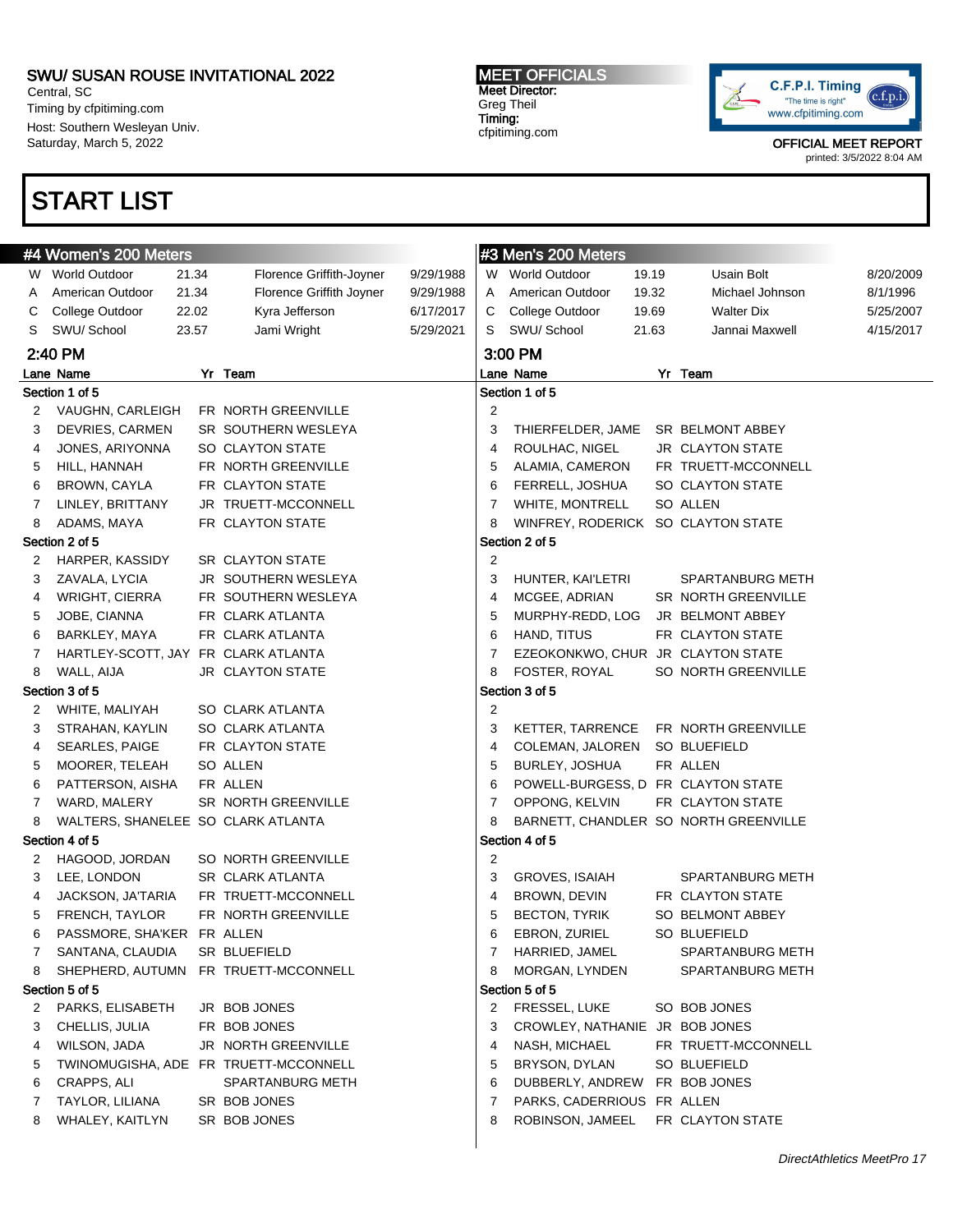Central, SC Timing by cfpitiming.com Host: Southern Wesleyan Univ. Saturday, March 5, 2022

## START LIST

#### #20 Women's 3000 Meters W World Outdoor 8:06.11 Junzia Wang 9/13/1993 3:15 PM Lane Name Yr Team Section 1 of 1 1 BRIDGES, MADDIE SO NORTH GREENVILLE 2 JONES, COURTNEY FR BOB JONES 3 LITTLE, MEGHAN SO BELMONT ABBEY 4 MARKS, ALYSSA SR BOB JONES 5 BRIGHT, EMMA FR NORTH GREENVILLE 6 HAWKINS, KALKIDAN FR CLAYTON STATE 7 FUTRELL, KYLIE SO NORTH GREENVILLE 8 SNYDER, MARGARET JR BOB JONES 9 COPELAND, KAYLEE FR NORTH GREENVILLE 10 PALLOZZI, MAKENNA SO BELMONT ABBEY #19 Men's 3000 Meters W World Outdoor 7:20.67 Daniel Komen 9/1/1996 3:30 PM Lane Name Yr Team Section 1 of 1 1 WUNDER, ELLIOT SO BELMONT ABBEY 2 HERNANDEZ, JOSE SO BELMONT ABBEY 3 LYNCH, SAMUEL SR BELMONT ABBEY 4 SHAFER, SOL JR BOB JONES 5 SHELLHAMMER, VICT SR NORTH GREENVILLE 6 STONE, DOUGLAS JR BOB JONES 7 DUGAR, BRANDON FR NORTH GREENVILLE 8 KNOTT, ZACHARY FR BELMONT ABBEY 9 COFFMAN, DOMINIC FR BELMONT ABBEY 10 CASTEEL, BEN FR BELMONT ABBEY 11 BEEBE, JAXON FR NORTH GREENVILLE 12 PEARSON, TOMMY SR NORTH GREENVILLE 13 HEATH, MATTHEW FR NORTH GREENVILLE 14 CONDELLO, FRANK SR BELMONT ABBEY 15 DAVIS, ETHAN FR BELMONT ABBEY 16 KEGHLIAN, CHRISTIA SR BELMONT ABBEY 17 FLOOK, SAMUEL JR NORTH GREENVILLE 18 GOSSETT, CAMERON SPARTANBURG METH 19 TAYLOR, BO JR NORTH GREENVILLE 20 GRIFFITHS, JORDAN SR NORTH GREENVILLE 21 CORDES, SETH SO BOB JONES 22 BAUMGARTEN , JOEL FR COLUMBIA INT'L 23 BAIRD, THOMAS JR BELMONT ABBEY 24 JOHNSON, MARC FR BOB JONES 25 SAUSE, BRIAN FR BELMONT ABBEY 26 SMITH, MICHAEL UNATTACHED

MEET OFFICIALS Meet Director: Greg Theil Timing: cfpitiming.com



OFFICIAL MEET REPORT